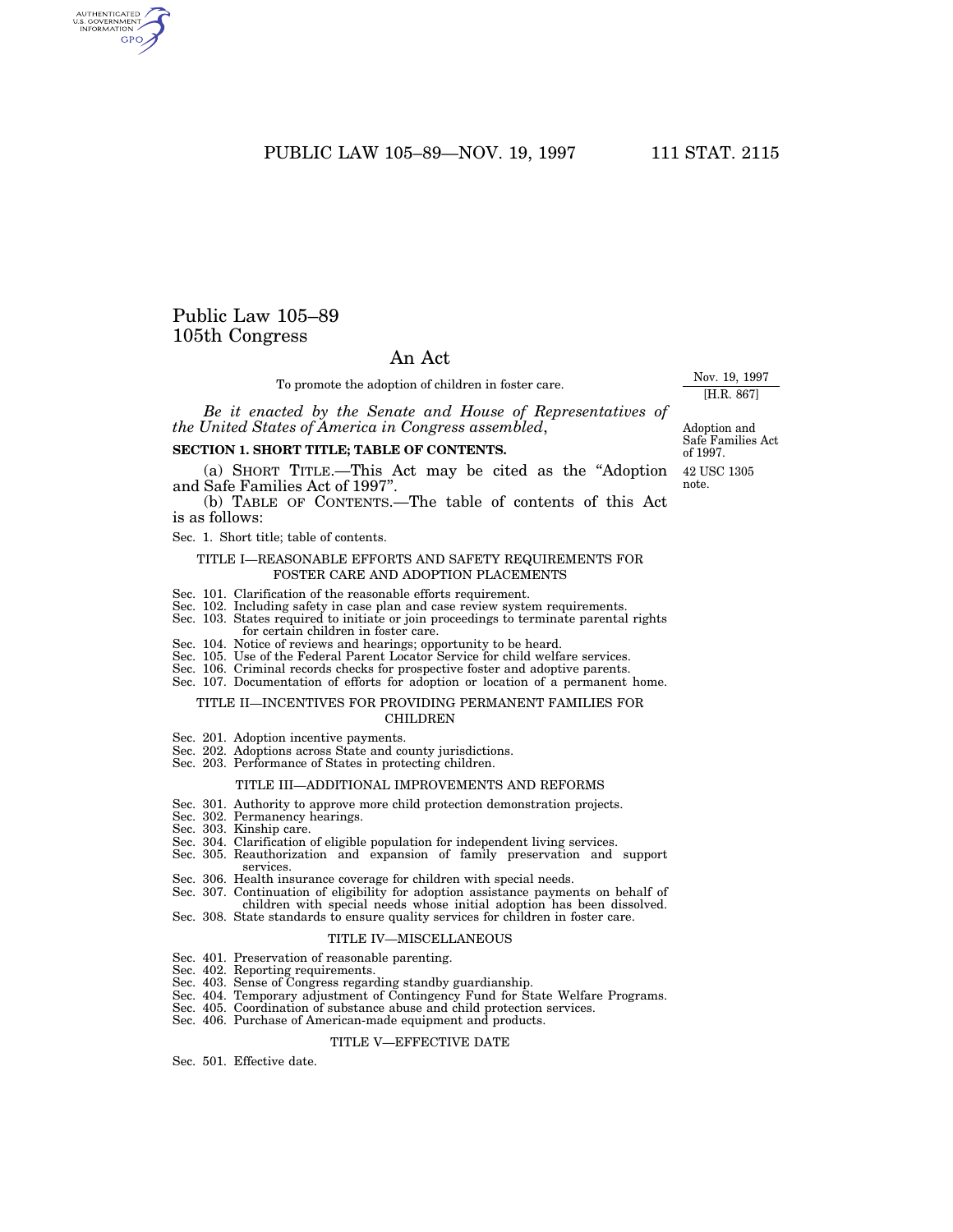# **TITLE I—REASONABLE EFFORTS AND SAFETY REQUIREMENTS FOR FOSTER CARE AND ADOPTION PLACEMENTS**

#### **SEC. 101. CLARIFICATION OF THE REASONABLE EFFORTS REQUIRE-MENT.**

(a) IN GENERAL.—Section 471(a)(15) of the Social Security Act  $(42 \text{ U.S.C. } 671(a)(15))$  is amended to read as follows:

''(15) provides that—

 $\hat{A}$ ) in determining reasonable efforts to be made with respect to a child, as described in this paragraph, and in making such reasonable efforts, the child's health and safety shall be the paramount concern;

''(B) except as provided in subparagraph (D), reasonable efforts shall be made to preserve and reunify families—

"(i) prior to the placement of a child in foster care, to prevent or eliminate the need for removing the child from the child's home; and

"(ii) to make it possible for a child to safely return to the child's home;

''(C) if continuation of reasonable efforts of the type described in subparagraph (B) is determined to be inconsistent with the permanency plan for the child, reasonable efforts shall be made to place the child in a timely manner in accordance with the permanency plan, and to complete whatever steps are necessary to finalize the permanent placement of the child;

 $f(D)$  reasonable efforts of the type described in subparagraph (B) shall not be required to be made with respect to a parent of a child if a court of competent jurisdiction has determined that—

''(i) the parent has subjected the child to aggravated circumstances (as defined in State law, which definition may include but need not be limited to abandonment, torture, chronic abuse, and sexual abuse);

''(ii) the parent has—

''(I) committed murder (which would have been an offense under section 1111(a) of title 18, United States Code, if the offense had occurred in the special maritime or territorial jurisdiction of the United States) of another child of the parent;

''(II) committed voluntary manslaughter (which would have been an offense under section 1112(a) of title 18, United States Code, if the offense had occurred in the special maritime or territorial jurisdiction of the United States) of another child of the parent;

''(III) aided or abetted, attempted, conspired, or solicited to commit such a murder or such a voluntary manslaughter; or

''(IV) committed a felony assault that results in serious bodily injury to the child or another child of the parent; or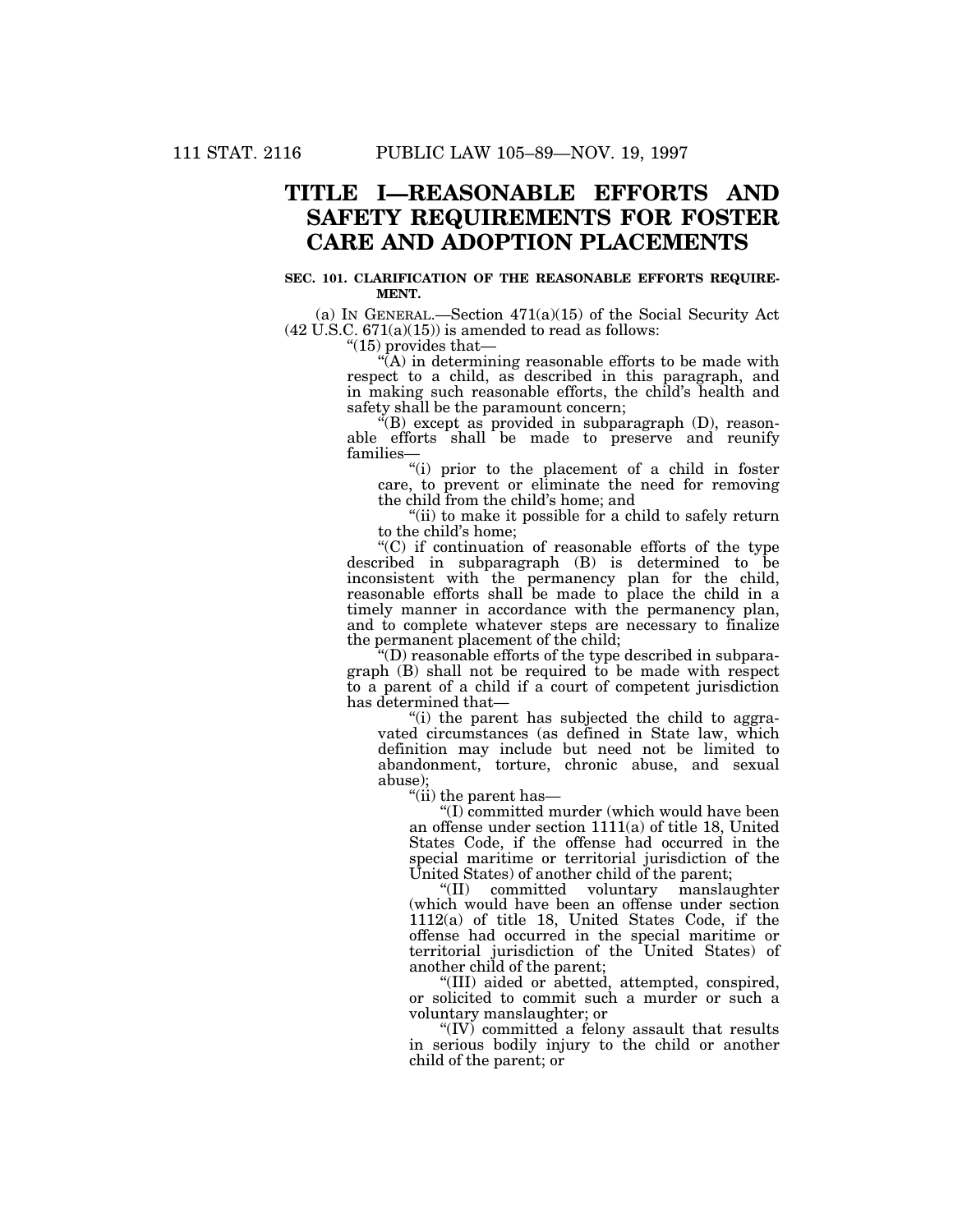''(iii) the parental rights of the parent to a sibling have been terminated involuntarily;

" $(E)$  if reasonable efforts of the type described in subparagraph (B) are not made with respect to a child as a result of a determination made by a court of competent jurisdiction in accordance with subparagraph (D)—

''(i) a permanency hearing (as described in section  $475(5)(C)$  shall be held for the child within 30 days after the determination; and

"(ii) reasonable efforts shall be made to place the child in a timely manner in accordance with the permanency plan, and to complete whatever steps are necessary to finalize the permanent placement of the child; and

''(F) reasonable efforts to place a child for adoption or with a legal guardian may be made concurrently with reasonable efforts of the type described in subparagraph  $(B)$ ;".

(b) DEFINITION OF LEGAL GUARDIANSHIP.—Section 475 of such Act (42 U.S.C. 675) is amended by adding at the end the following:

" $(7)$  The term 'legal guardianship' means a judicially created relationship between child and caretaker which is intended to be permanent and self-sustaining as evidenced by the transfer to the caretaker of the following parental rights with respect to the child: protection, education, care and control of the person, custody of the person, and decisionmaking. The term 'legal guardian' means the caretaker in such a relationship.''. (c) CONFORMING AMENDMENT.—Section  $472(a)(1)$  of such Act

 $(42 \text{ U.S.C. } 672(a)(1))$  is amended by inserting "for a child" before ''have been made''.

(d) RULE OF CONSTRUCTION.—Part E of title IV of such Act (42 U.S.C. 670–679) is amended by inserting after section 477 the following:

## **''SEC. 478. RULE OF CONSTRUCTION.**

''Nothing in this part shall be construed as precluding State courts from exercising their discretion to protect the health and safety of children in individual cases, including cases other than those described in section  $471(a)(15)(D)$ .".

## **SEC. 102. INCLUDING SAFETY IN CASE PLAN AND CASE REVIEW SYSTEM REQUIREMENTS.**

Title IV of the Social Security Act (42 U.S.C. 601 et seq.) is amended—

 $(1)$  in section  $422(b)(10)(B)$ —

 $(A)$  in clause  $(iii)(I)$ , by inserting "safe and" after 'where"; and

(B) in clause (iv), by inserting "safely" after "remain"; and

(2) in section 475—

 $(A)$  in paragraph  $(1)$ —

(i) in subparagraph (A), by inserting ''safety and'' after ''discussion of the''; and (ii) in subparagraph (B)—

(I) by inserting ''safe and'' after ''child receives''; and

(II) by inserting ''safe'' after ''return of the child to his own''; and

42 USC 678.

42 USC 622.

42 USC 675.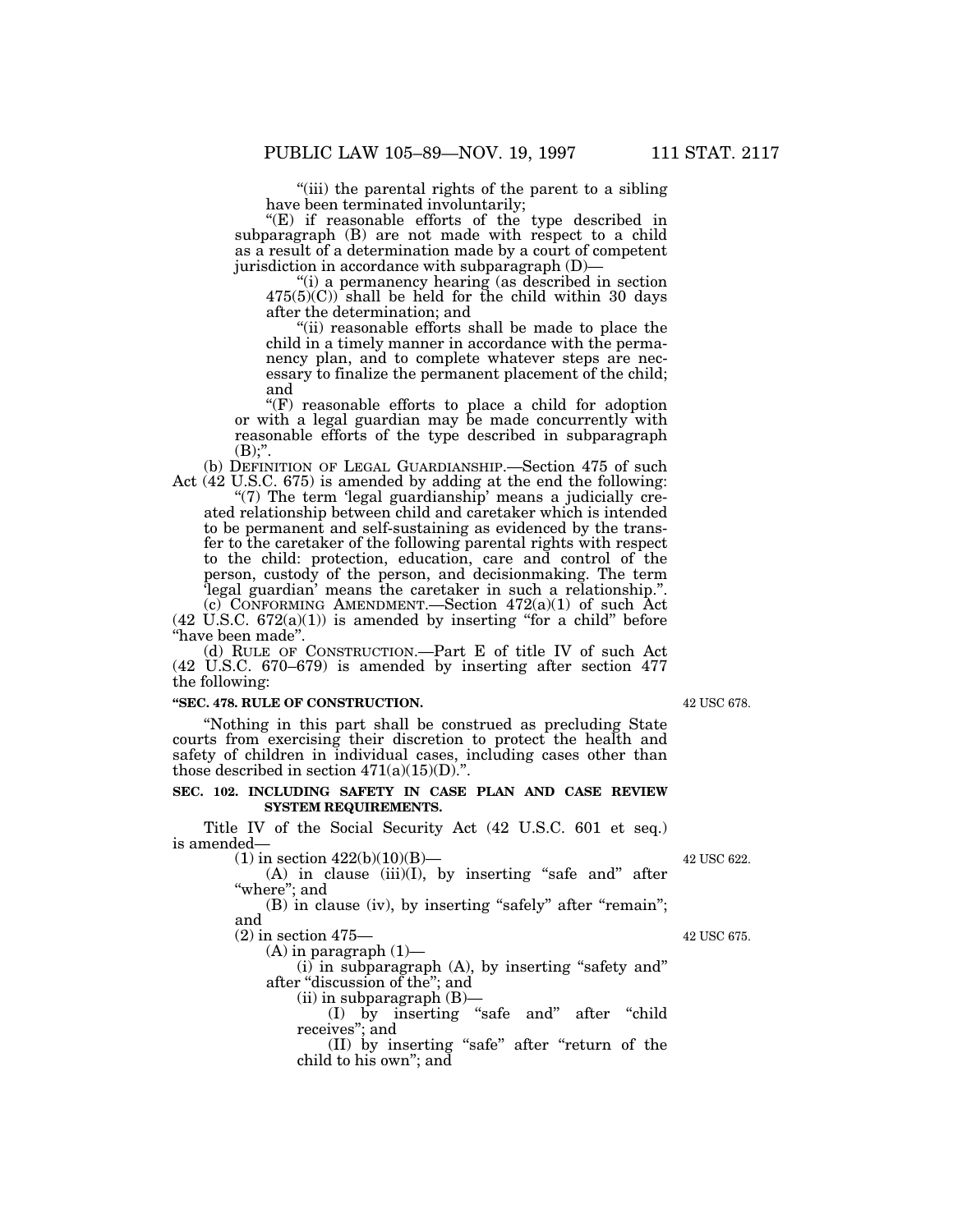$(B)$  in paragraph  $(5)$ —

(i) in subparagraph (A), in the matter preceding clause (i), by inserting ''a safe setting that is'' after "placement in"; and

(ii) in subparagraph (B)—

(I) by inserting ''the safety of the child,'' after "determine"; and

(II) by inserting ''and safely maintained in'' after ''returned to''.

#### **SEC. 103. STATES REQUIRED TO INITIATE OR JOIN PROCEEDINGS TO TERMINATE PARENTAL RIGHTS FOR CERTAIN CHILDREN IN FOSTER CARE.**

(a) REQUIREMENT FOR PROCEEDINGS.—Section 475(5) of the Social Security Act (42 U.S.C. 675(5)) is amended—

(1) by striking "and" at the end of subparagraph  $(C)$ ;

(2) by striking the period at the end of subparagraph (D) and inserting "; and"; and

(3) by adding at the end the following:

"(E) in the case of a child who has been in foster care under the responsibility of the State for 15 of the most recent 22 months, or, if a court of competent jurisdiction has determined a child to be an abandoned infant (as defined under State law) or has made a determination that the parent has committed murder of another child of the parent, committed voluntary manslaughter of another child of the parent, aided or abetted, attempted, conspired, or solicited to commit such a murder or such a voluntary manslaughter, or committed a felony assault that has resulted in serious bodily injury to the child or to another child of the parent, the State shall file a petition to terminate the parental rights of the child's parents (or, if such a petition has been filed by another party, seek to be joined as a party to the petition), and, concurrently, to identify, recruit, process, and approve a qualified family for an adoption, unless—

''(i) at the option of the State, the child is being cared for by a relative;

''(ii) a State agency has documented in the case plan (which shall be available for court review) a compelling reason for determining that filing such a petition would not be in the best interests of the child; or

''(iii) the State has not provided to the family of the child, consistent with the time period in the State case plan, such services as the State deems necessary for the safe return of the child to the child's home, if reasonable efforts of the type described in section  $471(a)(15)(B)(ii)$  are required to be made with respect to the child."

(b) DETERMINATION OF BEGINNING OF FOSTER CARE.—Section 475(5) of the Social Security Act (42 U.S.C. 675(5)), as amended by subsection (a), is amended—

(1) by striking "and" at the end of subparagraph  $(D)$ ;

(2) by striking the period at the end of subparagraph (E) and inserting "; and"; and

(3) by adding at the end the following: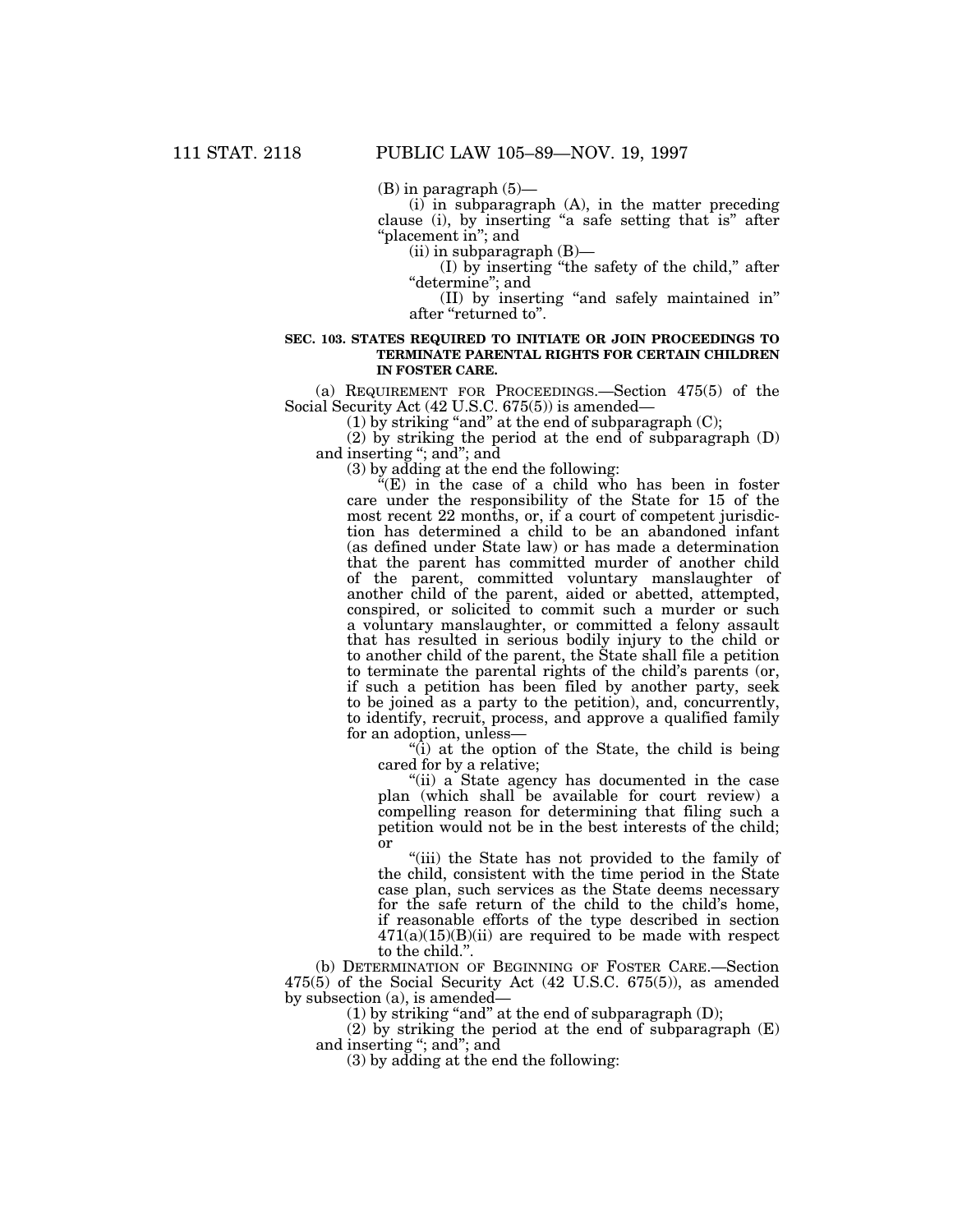$f(F)$  a child shall be considered to have entered foster care on the earlier of—

''(i) the date of the first judicial finding that the child has been subjected to child abuse or neglect; or

''(ii) the date that is 60 days after the date on which the child is removed from the home.".

(c) TRANSITION RULES.—

(1) NEW FOSTER CHILDREN.—In the case of a child who enters foster care (within the meaning of section 475(5)(F) of the Social Security Act) under the responsibility of a State after the date of the enactment of this Act—

(A) if the State comes into compliance with the amendments made by subsection (a) of this section before the child has been in such foster care for 15 of the most recent 22 months, the State shall comply with section  $475(5)(E)$  of the Social Security Act with respect to the child when the child has been in such foster care for 15 of the most recent 22 months; and

(B) if the State comes into such compliance after the child has been in such foster care for 15 of the most recent 22 months, the State shall comply with such section 475(5)(E) with respect to the child not later than 3 months after the end of the first regular session of the State legislature that begins after such date of enactment.

(2) CURRENT FOSTER CHILDREN.—In the case of children in foster care under the responsibility of the State on the date of the enactment of this Act, the State shall—

(A) not later than 6 months after the end of the first regular session of the State legislature that begins after such date of enactment, comply with section  $475(5)(E)$  of the Social Security Act with respect to not less than 1⁄3 of such children as the State shall select, giving priority to children for whom the permanency plan (within the meaning of part E of title IV of the Social Security Act) is adoption and children who have been in foster care for the greatest length of time;

(B) not later than 12 months after the end of such first regular session, comply with such section 475(5)(E) with respect to not less than 2⁄3 of such children as the State shall select; and

(C) not later than 18 months after the end of such first regular session, comply with such section  $475(5)(E)$ with respect to all of such children.

(3) TREATMENT OF 2-YEAR LEGISLATIVE SESSIONS.—For purposes of this subsection, in the case of a State that has a 2-year legislative session, each year of the session is deemed to be a separate regular session of the State legislature.

(4) REQUIREMENTS TREATED AS STATE PLAN REQUIRE-MENTS.—For purposes of part E of title IV of the Social Security Act, the requirements of this subsection shall be treated as State plan requirements imposed by section 471(a) of such Act.

(d) RULE OF CONSTRUCTION.—Nothing in this section or in 42 USC 675 note. part E of title IV of the Social Security Act (42 U.S.C. 670 et seq.), as amended by this Act, shall be construed as precluding State courts or State agencies from initiating the termination of

42 USC 675 note.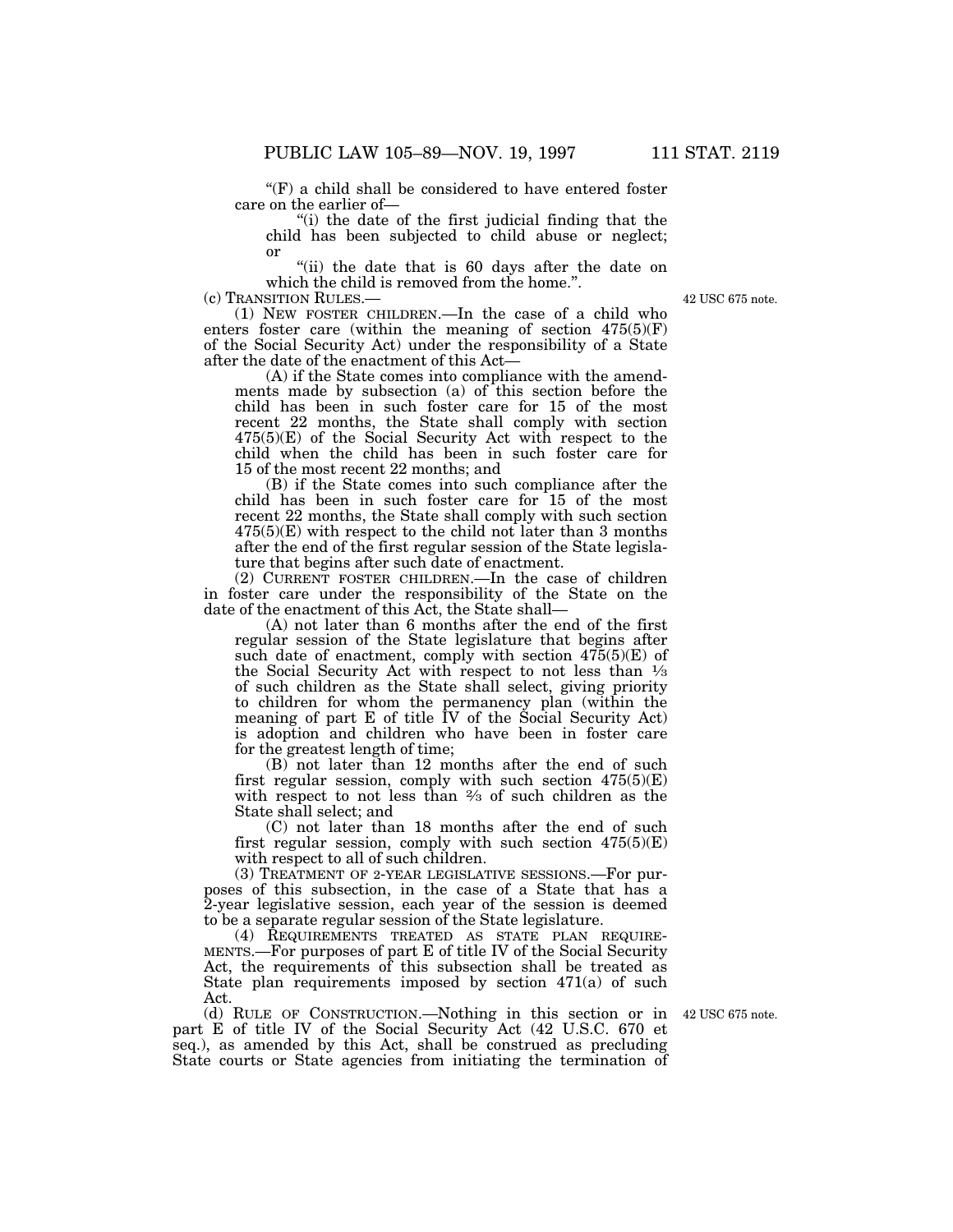parental rights for reasons other than, or for timelines earlier than, those specified in part E of title IV of such Act, when such actions are determined to be in the best interests of the child, including cases where the child has experienced multiple foster care placements of varying durations.

#### **SEC. 104. NOTICE OF REVIEWS AND HEARINGS; OPPORTUNITY TO BE HEARD.**

Section 475(5) of the Social Security Act (42 U.S.C. 675(5)), as amended by section 103, is amended—

(1) by striking "and" at the end of subparagraph  $(E)$ ;

(2) by striking the period at the end of subparagraph (F) and inserting ''; and''; and

(3) by adding at the end the following:

''(G) the foster parents (if any) of a child and any preadoptive parent or relative providing care for the child are provided with notice of, and an opportunity to be heard in, any review or hearing to be held with respect to the child, except that this subparagraph shall not be construed to require that any foster parent, preadoptive parent, or relative providing care for the child be made a party to such a review or hearing solely on the basis of such notice and opportunity to be heard.''.

#### **SEC. 105. USE OF THE FEDERAL PARENT LOCATOR SERVICE FOR CHILD WELFARE SERVICES.**

Section 453 of the Social Security Act (42 U.S.C. 653) is amended—

 $(1)$  in subsection  $(a)(2)$ —

(A) in the matter preceding subparagraph (A), by inserting "or making or enforcing child custody or visitation orders," after "obligations,"; and

(B) in subparagraph (A)—

(i) by striking ''or'' at the end of clause (ii);

(ii) by striking the comma at the end of clause (iii) and inserting ''; or''; and

(iii) by inserting after clause (iii) the following: "(iv) who has or may have parental rights with

respect to a child,''; and

 $(2)$  in subsection  $(c)$ 

(A) by striking the period at the end of paragraph (3) and inserting ''; and''; and

(B) by adding at the end the following:

"(4) a State agency that is administering a program operated under a State plan under subpart 1 of part B, or a State plan approved under subpart 2 of part B or under part  $E.$ ".

#### **SEC. 106. CRIMINAL RECORDS CHECKS FOR PROSPECTIVE FOSTER AND ADOPTIVE PARENTS.**

Section 471(a) of the Social Security Act  $(42 \text{ U.S.C. } 671(a))$ is amended—

(1) by striking ''and'' at the end of paragraph (18);

(2) by striking the period at the end of paragraph (19) and inserting "; and"; and

(3) by adding at the end the following:

"(20)(A) unless an election provided for in subparagraph

(B) is made with respect to the State, provides procedures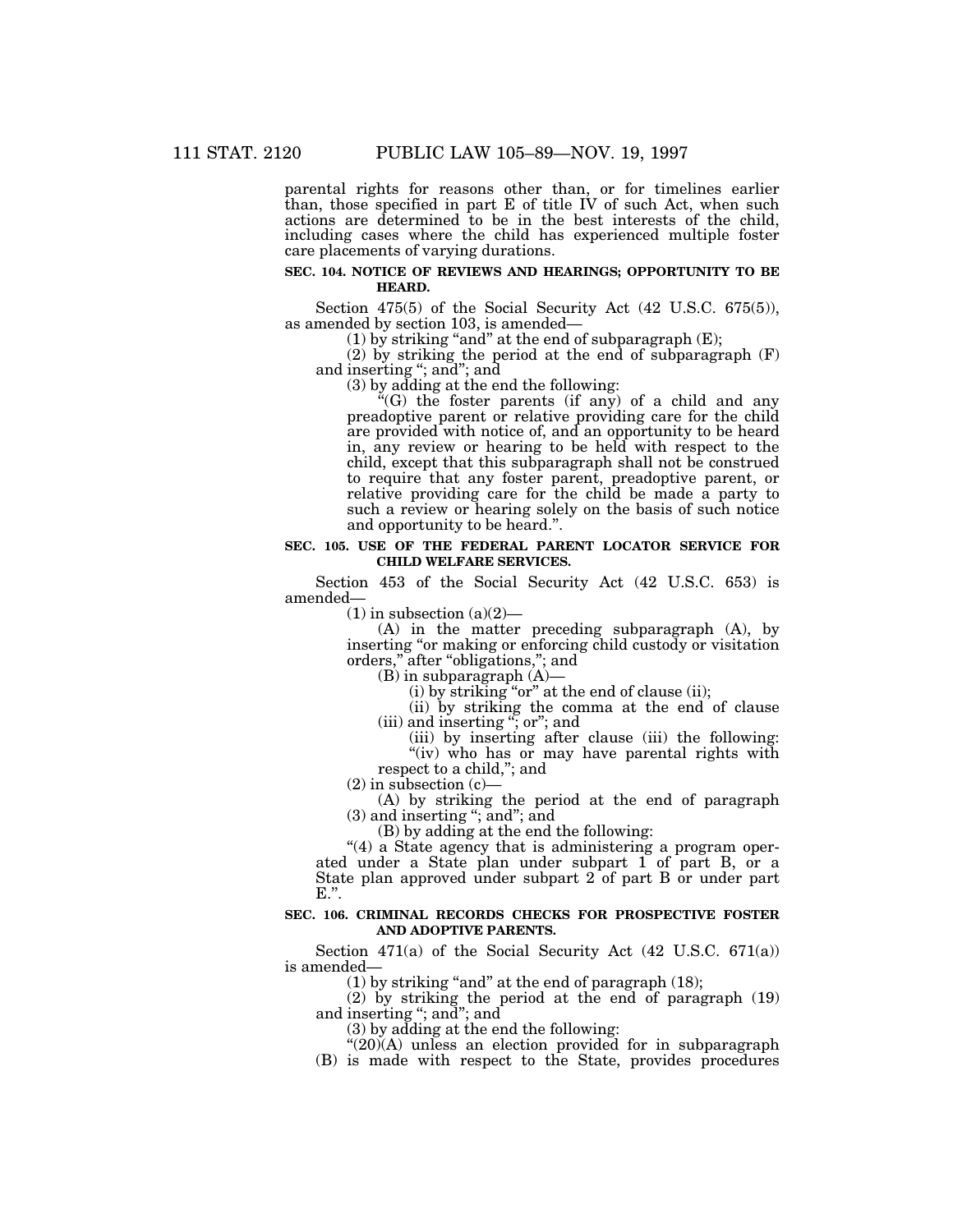for criminal records checks for any prospective foster or adoptive parent before the foster or adoptive parent may be finally approved for placement of a child on whose behalf foster care maintenance payments or adoption assistance payments are to be made under the State plan under this part, including procedures requiring that—

"(i) in any case in which a record check reveals a felony conviction for child abuse or neglect, for spousal abuse, for a crime against children (including child pornography), or for a crime involving violence, including rape, sexual assault, or homicide, but not including other physical assault or battery, if a State finds that a court of competent jurisdiction has determined that the felony was committed at any time, such final approval shall not be granted; and

"(ii) in any case in which a record check reveals a felony conviction for physical assault, battery, or a drugrelated offense, if a State finds that a court of competent jurisdiction has determined that the felony was committed within the past 5 years, such final approval shall not be granted; and

" $(B)$  subparagraph  $(A)$  shall not apply to a State plan if the Governor of the State has notified the Secretary in writing that the State has elected to make subparagraph (A) inapplicable to the State, or if the State legislature, by law, has elected to make subparagraph (A) inapplicable to the State.''.

## **SEC. 107. DOCUMENTATION OF EFFORTS FOR ADOPTION OR LOCATION OF A PERMANENT HOME.**

Section 475(1) of the Social Security Act (42 U.S.C. 675(1)) is amended—

(1) in the last sentence—

(A) by striking ''the case plan must also include''; and (B) by redesignating such sentence as subparagraph

(D) and indenting appropriately; and

(2) by adding at the end the following:

" $(E)$  In the case of a child with respect to whom the permanency plan is adoption or placement in another permanent home, documentation of the steps the agency is taking to find an adoptive family or other permanent living arrangement for the child, to place the child with an adoptive family, a fit and willing relative, a legal guardian, or in another planned permanent living arrangement, and to finalize the adoption or legal guardianship. At a minimum, such documentation shall include child specific recruitment efforts such as the use of State, regional, and national adoption exchanges including electronic exchange systems.''.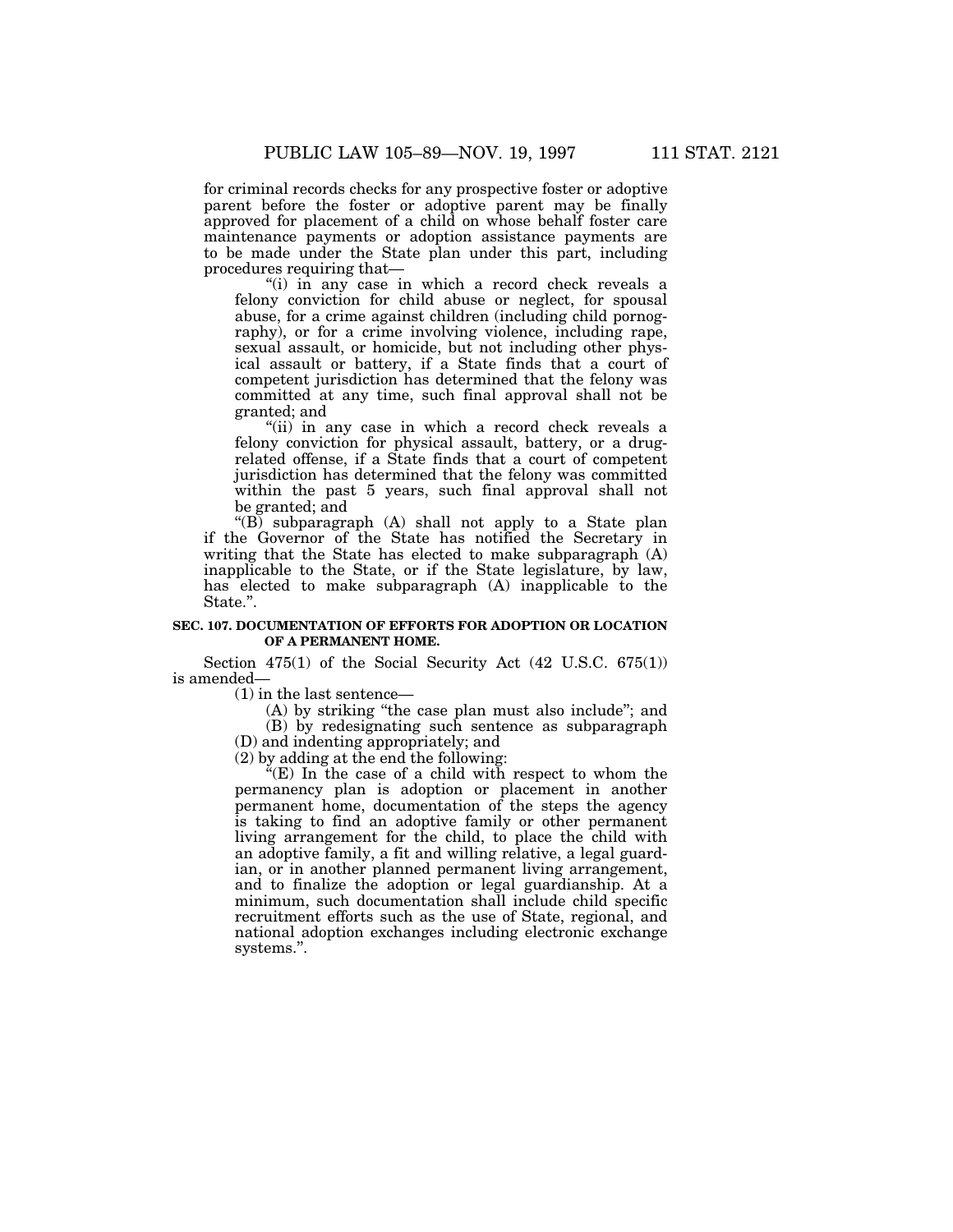# **TITLE II—INCENTIVES FOR PROVIDING PERMANENT FAMILIES FOR CHILDREN**

#### **SEC. 201. ADOPTION INCENTIVE PAYMENTS.**

(a) IN GENERAL.—Part E of title IV of the Social Security Act (42 U.S.C. 670–679) is amended by inserting after section 473 the following:

42 USC 673b.

### **''SEC. 473A. ADOPTION INCENTIVE PAYMENTS.**

"(a) GRANT AUTHORITY.—Subject to the availability of such amounts as may be provided in advance in appropriations Acts for this purpose, the Secretary shall make a grant to each State that is an incentive-eligible State for a fiscal year in an amount equal to the adoption incentive payment payable to the State under this section for the fiscal year, which shall be payable in the immediately succeeding fiscal year.

''(b) INCENTIVE-ELIGIBLE STATE.—A State is an incentiveeligible State for a fiscal year if—

"(1) the State has a plan approved under this part for the fiscal year;

"(2) the number of foster child adoptions in the State during the fiscal year exceeds the base number of foster child adoptions for the State for the fiscal year;

" $(3)$  the State is in compliance with subsection  $(c)$  for the fiscal year;

 $(4)$  in the case of fiscal years 2001 and 2002, the State provides health insurance coverage to any child with special needs (as determined under section  $473(c)$ ) for whom there is in effect an adoption assistance agreement between a State and an adoptive parent or parents; and

''(5) the fiscal year is any of fiscal years 1998 through 2002.

''(c) DATA REQUIREMENTS.—

''(1) IN GENERAL.—A State is in compliance with this subsection for a fiscal year if the State has provided to the Secretary the data described in paragraph (2)—

''(A) for fiscal years 1995 through 1997 (or, if the first fiscal year for which the State seeks a grant under this section is after fiscal year 1998, the fiscal year that precedes such first fiscal year); and

''(B) for each succeeding fiscal year that precedes the fiscal year.

''(2) DETERMINATION OF NUMBERS OF ADOPTIONS.—

"(A) DETERMINATIONS BASED ON AFCARS DATA.—Except as provided in subparagraph (B), the Secretary shall determine the numbers of foster child adoptions and of special needs adoptions in a State during each of fiscal years 1995 through 2002, for purposes of this section, on the basis of data meeting the requirements of the system established pursuant to section 479, as reported by the State and approved by the Secretary by August 1 of the succeeding fiscal year.

''(B) ALTERNATIVE DATA SOURCES PERMITTED FOR FISCAL YEARS 1995 THROUGH 1997.—For purposes of the determination described in subparagraph (A) for fiscal years 1995 through 1997, the Secretary may use data from a source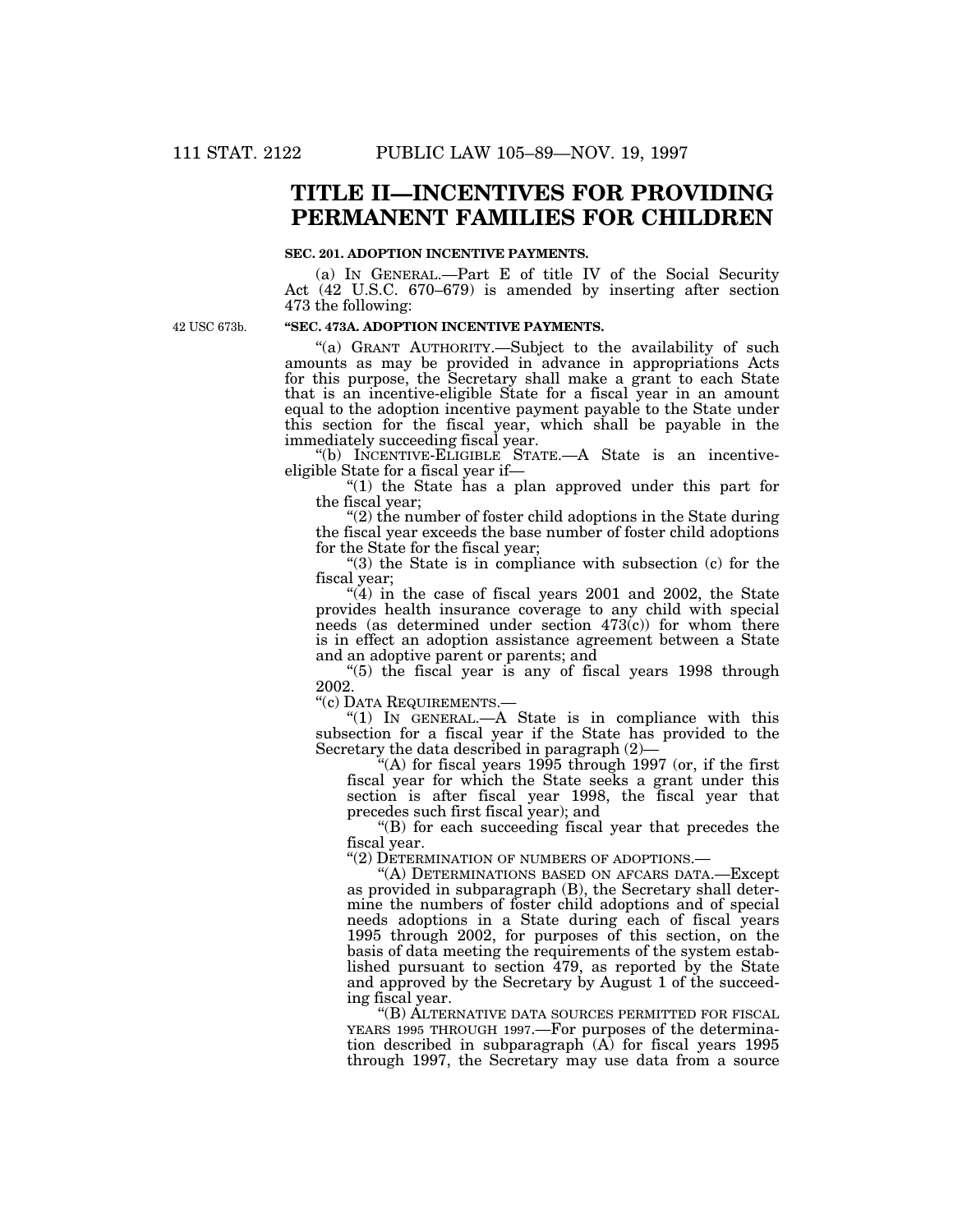or sources other than that specified in subparagraph (A) that the Secretary finds to be of equivalent completeness and reliability, as reported by a State by November 30, 1997, and approved by the Secretary by March 1, 1998.

''(3) NO WAIVER OF AFCARS REQUIREMENTS.—This section shall not be construed to alter or affect any requirement of section 479 or of any regulation prescribed under such section with respect to reporting of data by States, or to waive any penalty for failure to comply with such a requirement. ''(d) ADOPTION INCENTIVE PAYMENT.—

(1) In GENERAL.—Except as provided in paragraph (2), the adoption incentive payment payable to a State for a fiscal year under this section shall be equal to the sum of—

"(A)  $$4,000$ , multiplied by the amount (if any) by which the number of foster child adoptions in the State during the fiscal year exceeds the base number of foster child adoptions for the State for the fiscal year; and

 $E(B)$  \$2,000, multiplied by the amount (if any) by which the number of special needs adoptions in the State during the fiscal year exceeds the base number of special needs adoptions for the State for the fiscal year.

"(2) PRO RATA ADJUSTMENT IF INSUFFICIENT FUNDS AVAIL-ABLE.—For any fiscal year, if the total amount of adoption incentive payments otherwise payable under this section for a fiscal year exceeds the amount appropriated pursuant to subsection (h) for the fiscal year, the amount of the adoption incentive payment payable to each State under this section for the fiscal year shall be—

 $(A)$  the amount of the adoption incentive payment that would otherwise be payable to the State under this section for the fiscal year; multiplied by

''(B) the percentage represented by the amount so appropriated for the fiscal year, divided by the total amount of adoption incentive payments otherwise payable under this section for the fiscal year.

''(e) 2-YEAR AVAILABILITY OF INCENTIVE PAYMENTS.—Payments to a State under this section in a fiscal year shall remain available for use by the State through the end of the succeeding fiscal year.

"(f) LIMITATIONS ON USE OF INCENTIVE PAYMENTS.—A State shall not expend an amount paid to the State under this section except to provide to children or families any service (including post-adoption services) that may be provided under part B or E. Amounts expended by a State in accordance with the preceding sentence shall be disregarded in determining State expenditures for purposes of Federal matching payments under sections 423, 434, and 474.

 $f(g)$  DEFINITIONS.—As used in this section:

"(1) FOSTER CHILD ADOPTION.—The term 'foster child adoption' means the final adoption of a child who, at the time of adoptive placement, was in foster care under the supervision of the State.

"(2) SPECIAL NEEDS ADOPTION.—The term 'special needs adoption' means the final adoption of a child for whom an adoption assistance agreement is in effect under section 473.

''(3) BASE NUMBER OF FOSTER CHILD ADOPTIONS.—The term ' base number of foster child adoptions for a State' means—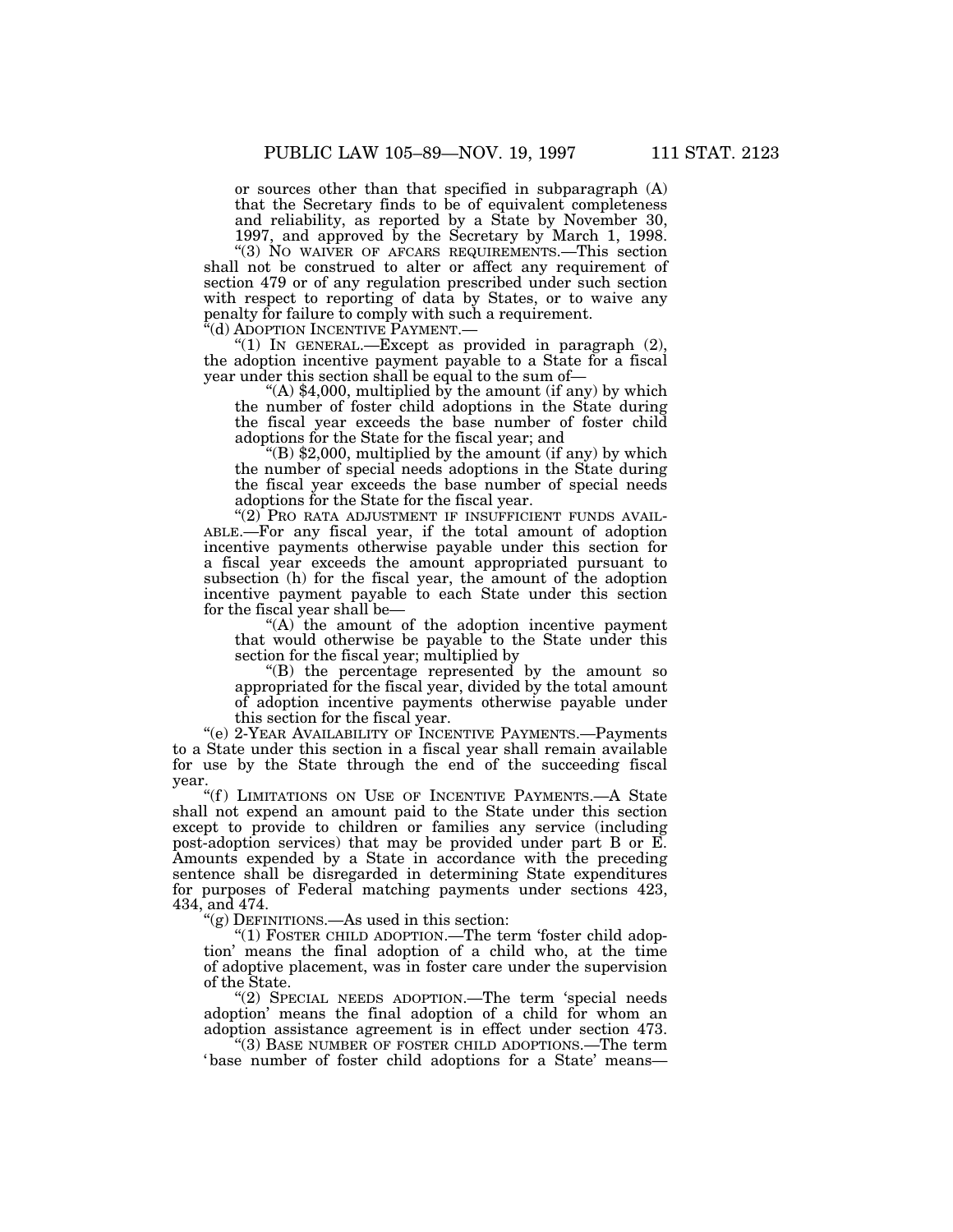"(A) with respect to fiscal year 1998, the average number of foster child adoptions in the State in fiscal years 1995, 1996, and 1997; and

''(B) with respect to any subsequent fiscal year, the number of foster child adoptions in the State in the fiscal year for which the number is the greatest in the period that begins with fiscal year 1997 and ends with the fiscal year preceding such subsequent fiscal year.

''(4) BASE NUMBER OF SPECIAL NEEDS ADOPTIONS.—The term ' base number of special needs adoptions for a State' means—

"(A) with respect to fiscal year 1998, the average number of special needs adoptions in the State in fiscal years 1995, 1996, and 1997; and

 $f(B)$  with respect to any subsequent fiscal year, the number of special needs adoptions in the State in the fiscal year for which the number is the greatest in the period that begins with fiscal year 1997 and ends with the fiscal year preceding such subsequent fiscal year. ''(h) LIMITATIONS ON AUTHORIZATION OF APPROPRIATIONS.—

" $(1)$  In GENERAL.—For grants under subsection  $(a)$ , there are authorized to be appropriated to the Secretary \$20,000,000 for each of fiscal years 1999 through 2003.

''(2) AVAILABILITY.—Amounts appropriated under paragraph (1) are authorized to remain available until expended, but not after fiscal year 2003.

''(i) TECHNICAL ASSISTANCE.—

" $(1)$  In GENERAL.—The Secretary may, directly or through grants or contracts, provide technical assistance to assist States and local communities to reach their targets for increased numbers of adoptions and, to the extent that adoption is not possible, alternative permanent placements, for children in foster care.

"(2) DESCRIPTION OF THE CHARACTER OF THE TECHNICAL ASSISTANCE.—The technical assistance provided under paragraph (1) may support the goal of encouraging more adoptions out of the foster care system, when adoptions promote the best interests of children, and may include the following:

"(A) The development of best practice guidelines for expediting termination of parental rights.

''(B) Models to encourage the use of concurrent planning.

 $(C)$  The development of specialized units and expertise in moving children toward adoption as a permanency goal.

''(D) The development of risk assessment tools to facilitate early identification of the children who will be at risk of harm if returned home.

''(E) Models to encourage the fast tracking of children who have not attained 1 year of age into pre-adoptive placements.

''(F) Development of programs that place children into pre-adoptive families without waiting for termination of parental rights.

''(3) TARGETING OF TECHNICAL ASSISTANCE TO THE COURTS.—Not less than 50 percent of any amount appropriated pursuant to paragraph (4) shall be used to provide technical assistance to the courts.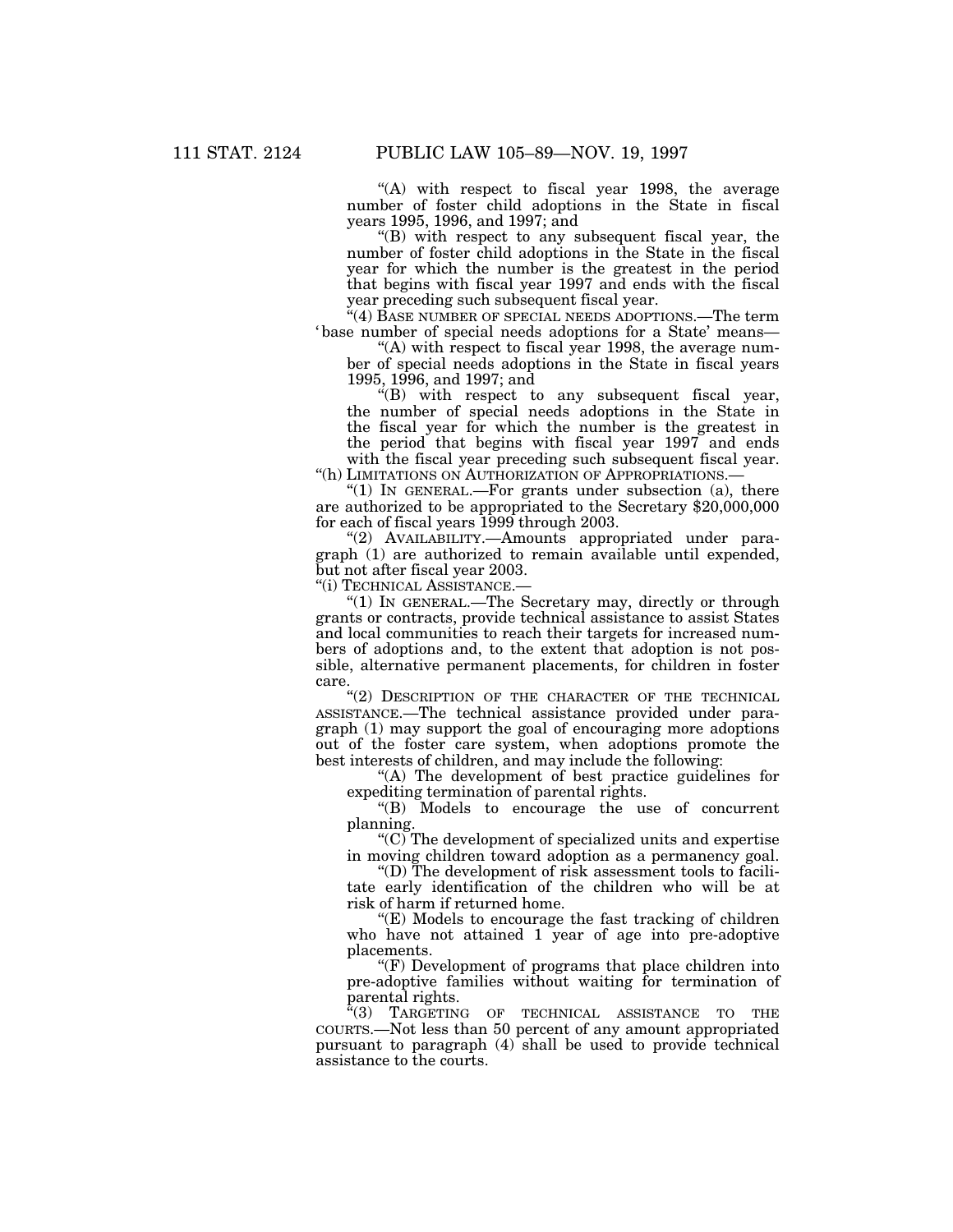"(4) LIMITATIONS ON AUTHORIZATION OF APPROPRIATIONS.-To carry out this subsection, there are authorized to be appropriated to the Secretary of Health and Human Services not to exceed \$10,000,000 for each of fiscal years 1998 through 2000.''.

(b) DISCRETIONARY CAP ADJUSTMENT FOR ADOPTION INCENTIVE PAYMENTS.—

(1) SECTION 251 AMENDMENT.—Section 251(b)(2) of the Balanced Budget and Emergency Deficit Control Act of 1985 (2 U.S.C. 901(b)(2)), as amended by section  $10203(a)(4)$  of the Balanced Budget Act of 1997, is amended by adding at the *Ante*, p. 698.end the following new subparagraph:

''(G) ADOPTION INCENTIVE PAYMENTS.—Whenever a bill or joint resolution making appropriations for fiscal year 1999, 2000, 2001, 2002, or 2003 is enacted that specifies an amount for adoption incentive payments pursuant to this part for the Department of Health and Human Services—

''(i) the adjustments for new budget authority shall be the amounts of new budget authority provided in that measure for adoption incentive payments, but not to exceed \$20,000,000; and

''(ii) the adjustment for outlays shall be the additional outlays flowing from such amount.''.

(2) SECTION 314 AMENDMENT.—Section 314(b) of the Congressional Budget Act of 1974, as amended by section 10114(a) of the Balanced Budget Act of 1997, is amended—

 $(A)$  by striking "or" at the end of paragraph  $(4)$ ;

(B) by striking the period at the end of paragraph (5) and inserting ''; or''; and

(C) by adding at the end the following:

"(6) in the case of an amount for adoption incentive payments (as defined in section  $251(b)(2)(G)$  of the Balanced Budget and Emergency Deficit Control Act of 1985) for fiscal year 1999, 2000, 2001, 2002, or 2003 for the Department of Health and Human Services, an amount not to exceed \$20,000,000.''.

### **SEC. 202. ADOPTIONS ACROSS STATE AND COUNTY JURISDICTIONS.**

(a) STATE PLAN FOR CHILD WELFARE SERVICES REQUIREMENT.— Section 422(b) of the Social Security Act (42 U.S.C. 622(b)) is amended—

 $(1)$  in paragraph  $(10)$ , by striking "and" at the end;

(2) in paragraph (11), by striking the period and inserting "; and"; and

(3) by adding at the end the following:

 $(12)$  contain assurances that the State shall develop plans for the effective use of cross-jurisdictional resources to facilitate timely adoptive or permanent placements for waiting children." (b) CONDITION OF ASSISTANCE.—Section 474 of such Act (42

U.S.C. 674) is amended by adding at the end the following: ''(e) Notwithstanding subsection (a), a State shall not be eligible for any payment under this section if the Secretary finds that, after the date of the enactment of this subsection, the State has—

''(1) denied or delayed the placement of a child for adoption when an approved family is available outside of the jurisdiction with responsibility for handling the case of the child; or

*Ante*, p. 688.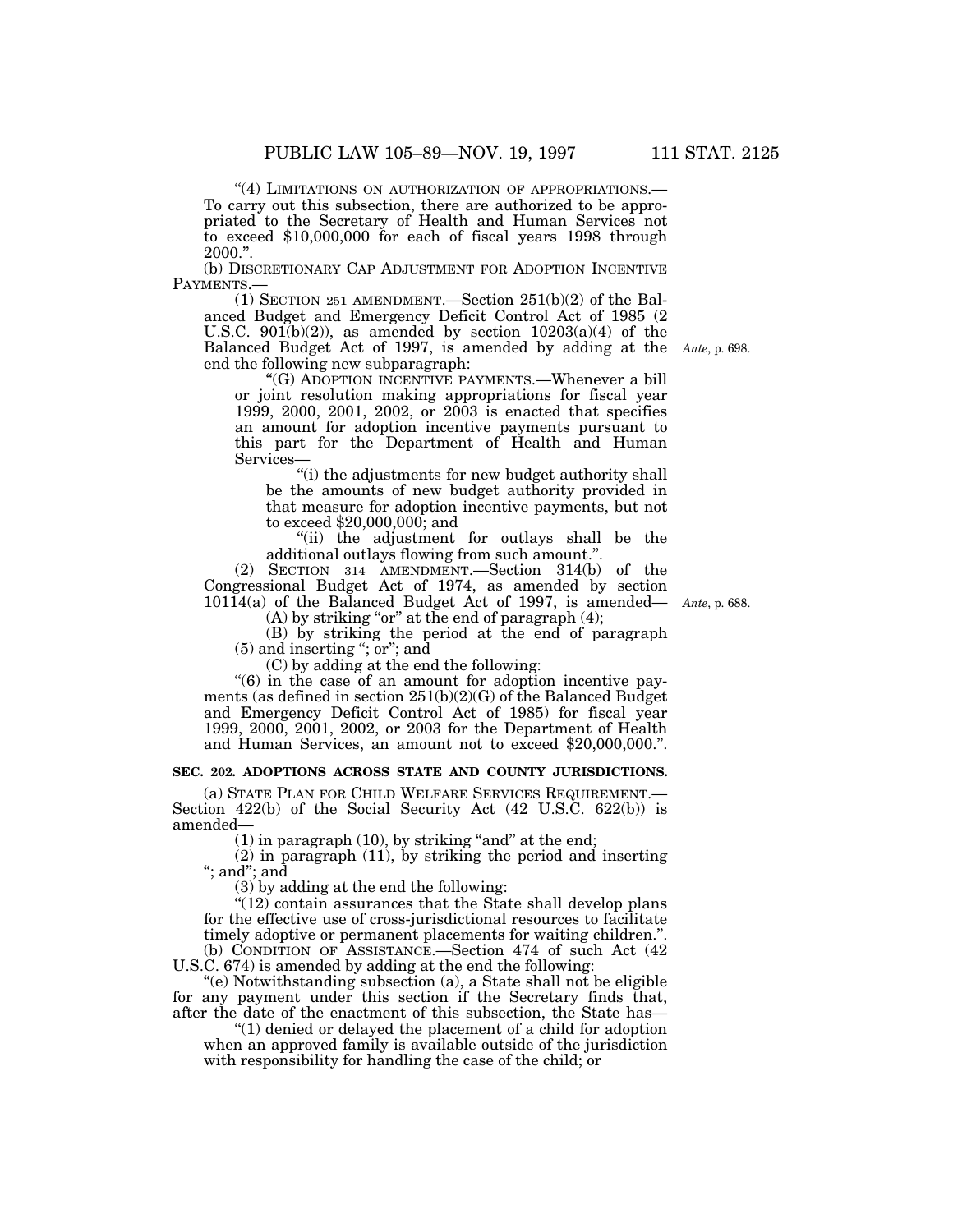" $(2)$  failed to grant an opportunity for a fair hearing, as described in section  $471(a)(12)$ , to an individual whose allegation of a violation of paragraph (1) of this subsection is denied by the State or not acted upon by the State with reasonable promptness.".<br>(c) STUDY OF INTERJURISDICTIONAL ADOPTION ISSUES.—

(1) IN GENERAL.—The Comptroller General of the United States shall—

(A) study and consider how to improve procedures and policies to facilitate the timely and permanent adoptions of children across State and county jurisdictions; and

(B) examine, at a minimum, interjurisdictional adoption issues—

(i) concerning the recruitment of prospective adoptive families from other States and counties;

(ii) concerning the procedures to grant reciprocity to prospective adoptive family home studies from other States and counties;

(iii) arising from a review of the comity and full faith and credit provided to adoption decrees and termination of parental rights orders from other States; and

(iv) concerning the procedures related to the administration and implementation of the Interstate Compact on the Placement of Children.

(2) REPORT TO THE CONGRESS.—Not later than 1 year after the date of the enactment of this Act, the Comptroller General shall submit to the appropriate committees of the Congress a report that includes—

(A) the results of the study conducted under paragraph (1); and

(B) recommendations on how to improve procedures to facilitate the interjurisdictional adoption of children, including interstate and intercounty adoptions, so that children will be assured timely and permanent placements.

## **SEC. 203. PERFORMANCE OF STATES IN PROTECTING CHILDREN.**

(a) ANNUAL REPORT ON STATE PERFORMANCE.—Part E of title IV of the Social Security Act (42 U.S.C. 670 et seq.) is amended by adding at the end the following:

42 USC 679b.

#### **''SEC. 479A. ANNUAL REPORT.**

''The Secretary, in consultation with Governors, State legislatures, State and local public officials responsible for administering child welfare programs, and child welfare advocates, shall—

''(1) develop a set of outcome measures (including length of stay in foster care, number of foster care placements, and number of adoptions) that can be used to assess the performance of States in operating child protection and child welfare programs pursuant to parts B and E to ensure the safety of children;

" $(2)$  to the maximum extent possible, the outcome measures should be developed from data available from the Adoption and Foster Care Analysis and Reporting System;

''(3) develop a system for rating the performance of States with respect to the outcome measures, and provide to the States an explanation of the rating system and how scores are determined under the rating system;

42 USC 5111 note.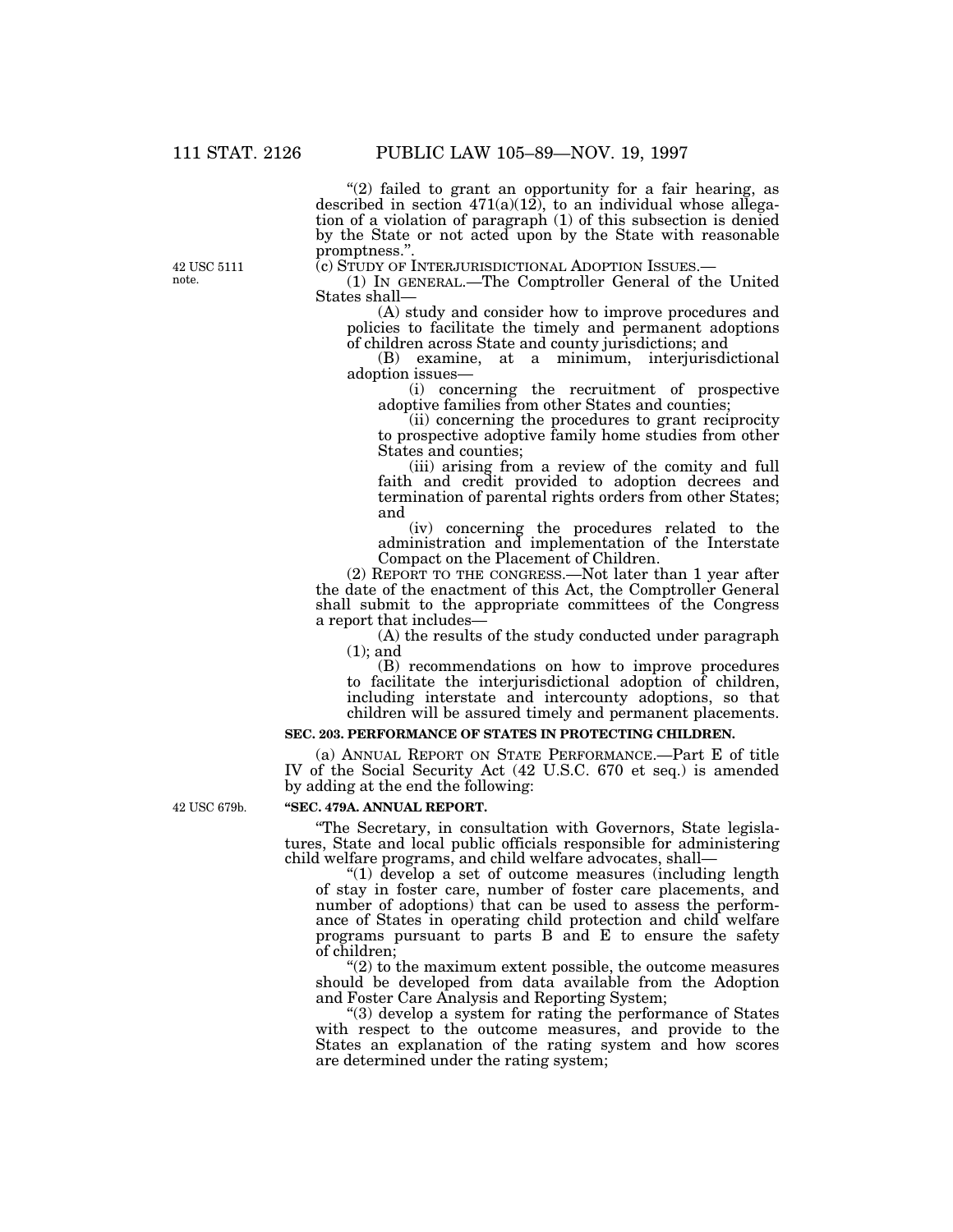"(4) prescribe such regulations as may be necessary to ensure that States provide to the Secretary the data necessary to determine State performance with respect to each outcome measure, as a condition of the State receiving funds under this part; and

 $\mathcal{F}(5)$  on May 1, 1999, and annually thereafter, prepare and submit to the Congress a report on the performance of each State on each outcome measure, which shall examine the reasons for high performance and low performance and, where possible, make recommendations as to how State performance could be improved.''.

(b) DEVELOPMENT OF PERFORMANCE-BASED INCENTIVE SYS-TEM.—The Secretary of Health and Human Services, in consultation with State and local public officials responsible for administering child welfare programs and child welfare advocates, shall study, develop, and recommend to Congress an incentive system to provide payments under parts B and E of title IV of the Social Security Act (42 U.S.C. 620 et seq., 670 et seq.) to any State based on the State's performance under such a system. Such a system shall, to the extent the Secretary determines feasible and appropriate, be based on the annual report required by section 479A of the Social Security Act (as added by subsection (a) of this section) or on any proposed modifications of the annual report. Not later than 6 months after the date of the enactment of this Act, the Secretary shall submit to the Committee on Ways and Means of the House of Representatives and the Committee on Finance of the Senate a progress report on the feasibility, timetable, and consultation process for conducting such a study. Not later than 15 months after such date of enactment, the Secretary shall submit to the Committee on Ways and Means of the House of Representatives and the Committee on Finance of the Senate the final report on a performance-based incentive system. The report may include other recommendations for restructuring the program and payments under parts B and E of title IV of the Social Security Act.

# **TITLE III—ADDITIONAL IMPROVEMENTS AND REFORMS**

#### **SEC. 301. EXPANSION OF CHILD WELFARE DEMONSTRATION PROJECTS.**

(a) IN GENERAL.—Section 1130(a) of the Social Security Act (42 U.S.C. 1320a–9) is amended to read as follows:

"(a) AUTHORITY TO APPROVE DEMONSTRATION PROJECTS.-

''(1) IN GENERAL.—The Secretary may authorize States to conduct demonstration projects pursuant to this section which the Secretary finds are likely to promote the objectives of part B or E of title IV.

"(2) LIMITATION.—The Secretary may authorize not more than 10 demonstration projects under paragraph (1) in each of fiscal years 1998 through 2002.

''(3) CERTAIN TYPES OF PROPOSALS REQUIRED TO BE CONSIDERED.—

''(A) If an appropriate application therefor is submitted, the Secretary shall consider authorizing a demonstration project which is designed to identify and address barriers

42 USC 679b note.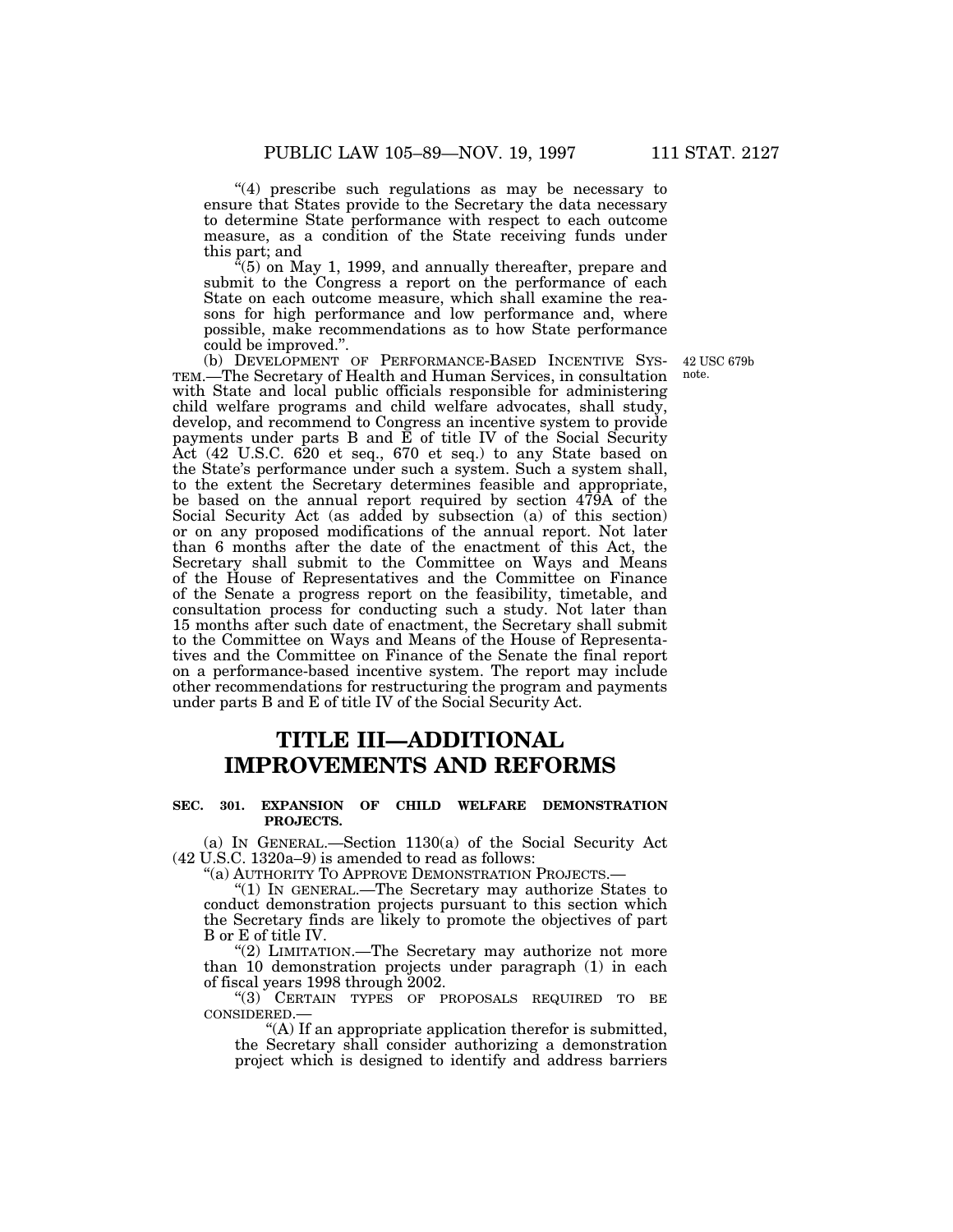that result in delays to adoptive placements for children in foster care.

''(B) If an appropriate application therefor is submitted, the Secretary shall consider authorizing a demonstration project which is designed to identify and address parental substance abuse problems that endanger children and result in the placement of children in foster care, including through the placement of children with their parents in residential treatment facilities (including residential treatment facilities for post-partum depression) that are specifically designed to serve parents and children together in order to promote family reunification and that can ensure the health and safety of the children in such placements.

 $C$ ) If an appropriate application therefor is submitted, the Secretary shall consider authorizing a demonstration project which is designed to address kinship care.

"(4) LIMITATION ON ELIGIBILITY.—The Secretary may not authorize a State to conduct a demonstration project under this section if the State fails to provide health insurance coverage to any child with special needs (as determined under section  $473(c)$  for whom there is in effect an adoption assistance agreement between a State and an adoptive parent or parents.

"(5) REQUIREMENT TO CONSIDER EFFECT OF PROJECT ON TERMS AND CONDITIONS OF CERTAIN COURT ORDERS.—In considering an application to conduct a demonstration project under this section that has been submitted by a State in which there is in effect a court order determining that the State's child welfare program has failed to comply with the provisions of part B or E of title IV, or with the Constitution of the United States, the Secretary shall take into consideration the effect of approving the proposed project on the terms and conditions of the court order related to the failure to comply.''.

(b) RULE OF CONSTRUCTION.—Nothing in the amendment made by subsection (a) shall be construed as affecting the terms and conditions of any demonstration project approved under section 1130 of the Social Security Act (42 U.S.C. 1320a–9) before the date of the enactment of this Act.

(c) AUTHORITY TO EXTEND DURATION OF DEMONSTRATIONS.— Section 1130(d) of such Act  $(42 \text{ U.S.C. } 1320a-9(d))$  is amended by inserting '', unless in the judgment of the Secretary, the demonstration project should be allowed to continue'' before the period.

#### **SEC. 302. PERMANENCY HEARINGS.**

Section 475(5)(C) of the Social Security Act (42 U.S.C. 675(5)(C)) is amended—

(1) by striking ''dispositional'' and inserting ''permanency'';

 $(2)$  by striking "eighteen" and inserting "12";

(3) by striking ''original placement'' and inserting ''date the child is considered to have entered foster care (as determined under subparagraph (F))"; and

(4) by striking "future status of" and all that follows through ''long term basis)'' and inserting ''permanency plan for the child that includes whether, and if applicable when, the child will be returned to the parent, placed for adoption and the State will file a petition for termination of parental rights, or referred for legal guardianship, or (in cases where

42 USC 1320a–9 note.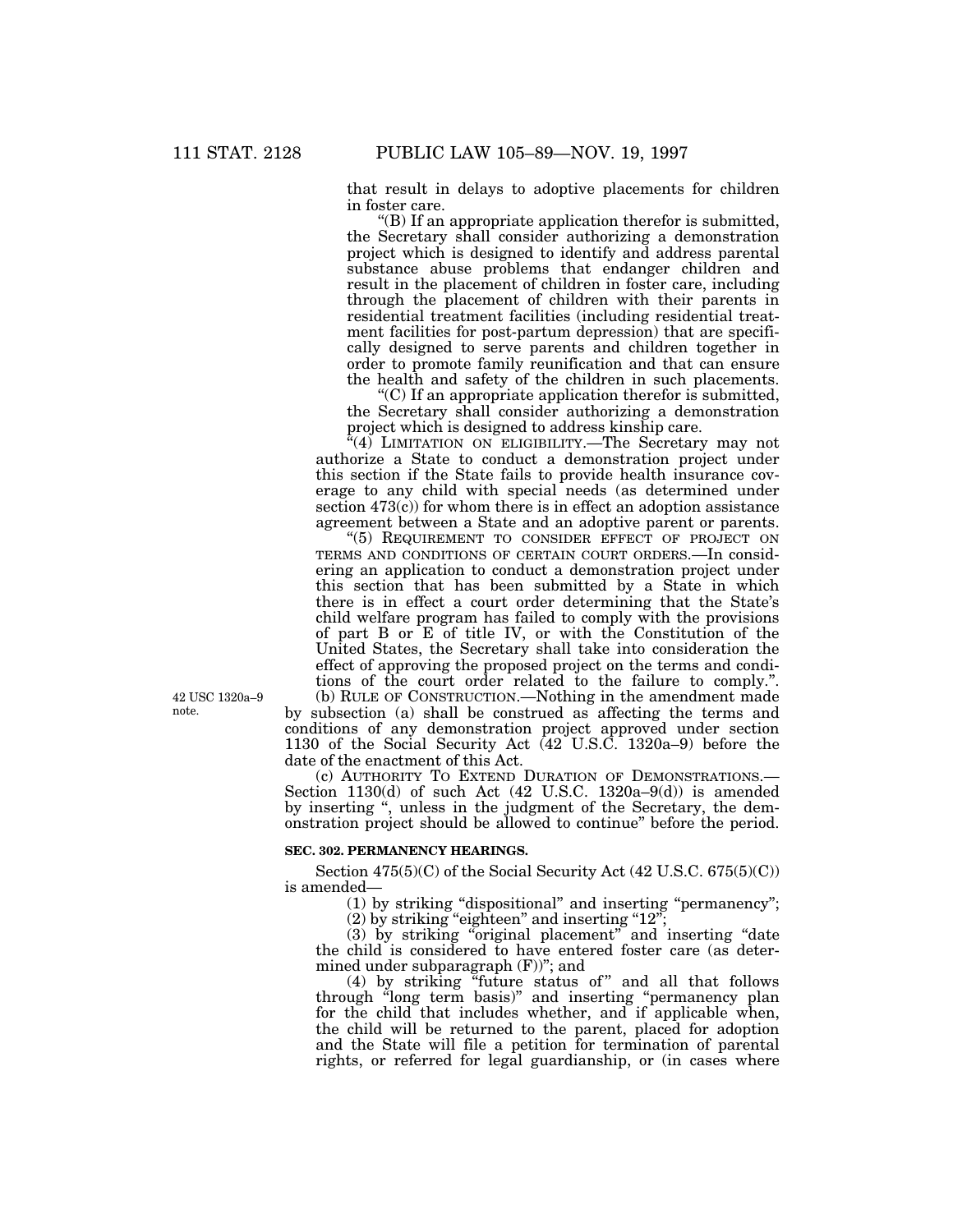the State agency has documented to the State court a compelling reason for determining that it would not be in the best interests of the child to return home, be referred for termination of parental rights, or be placed for adoption, with a fit and willing relative, or with a legal guardian) placed in another planned permanent living arrangement''.

### **SEC. 303. KINSHIP CARE.**

 $(a)$  REPORT $-$ 

(1) IN GENERAL.—The Secretary of Health and Human Services shall—

(A) not later than June 1, 1998, convene the advisory panel provided for in subsection (b)(1) and prepare and submit to the advisory panel an initial report on the extent to which children in foster care are placed in the care of a relative (in this section referred to as ''kinship care''); and

(B) not later than June 1, 1999, submit to the Committee on Ways and Means of the House of Representatives and the Committee on Finance of the Senate a final report on the matter described in subparagraph (A), which shall—

(i) be based on the comments submitted by the advisory panel pursuant to subsection (b)(2) and other information and considerations; and

(ii) include the policy recommendations of the Secretary with respect to the matter.

(2) REQUIRED CONTENTS.—Each report required by paragraph (1) shall—

(A) include, to the extent available for each State, information on—

> (i) the policy of the State regarding kinship care; (ii) the characteristics of the kinship care providers

(including age, income, ethnicity, and race, and the relationship of the kinship care providers to the children);

(iii) the characteristics of the household of such providers (such as number of other persons in the household and family composition);

(iv) how much access to the child is afforded to the parent from whom the child has been removed;

(v) the cost of, and source of funds for, kinship care (including any subsidies such as medicaid and cash assistance);

(vi) the permanency plan for the child and the actions being taken by the State to achieve the plan;

(vii) the services being provided to the parent from whom the child has been removed; and

(viii) the services being provided to the kinship care provider; and

(B) specifically note the circumstances or conditions under which children enter kinship care.

(b) ADVISORY PANEL.

(1) ESTABLISHMENT.—The Secretary of Health and Human Services, in consultation with the Chairman of the Committee on Ways and Means of the House of Representatives and the Chairman of the Committee on Finance of the Senate, shall convene an advisory panel which shall include parents, foster

42 USC 5113 note.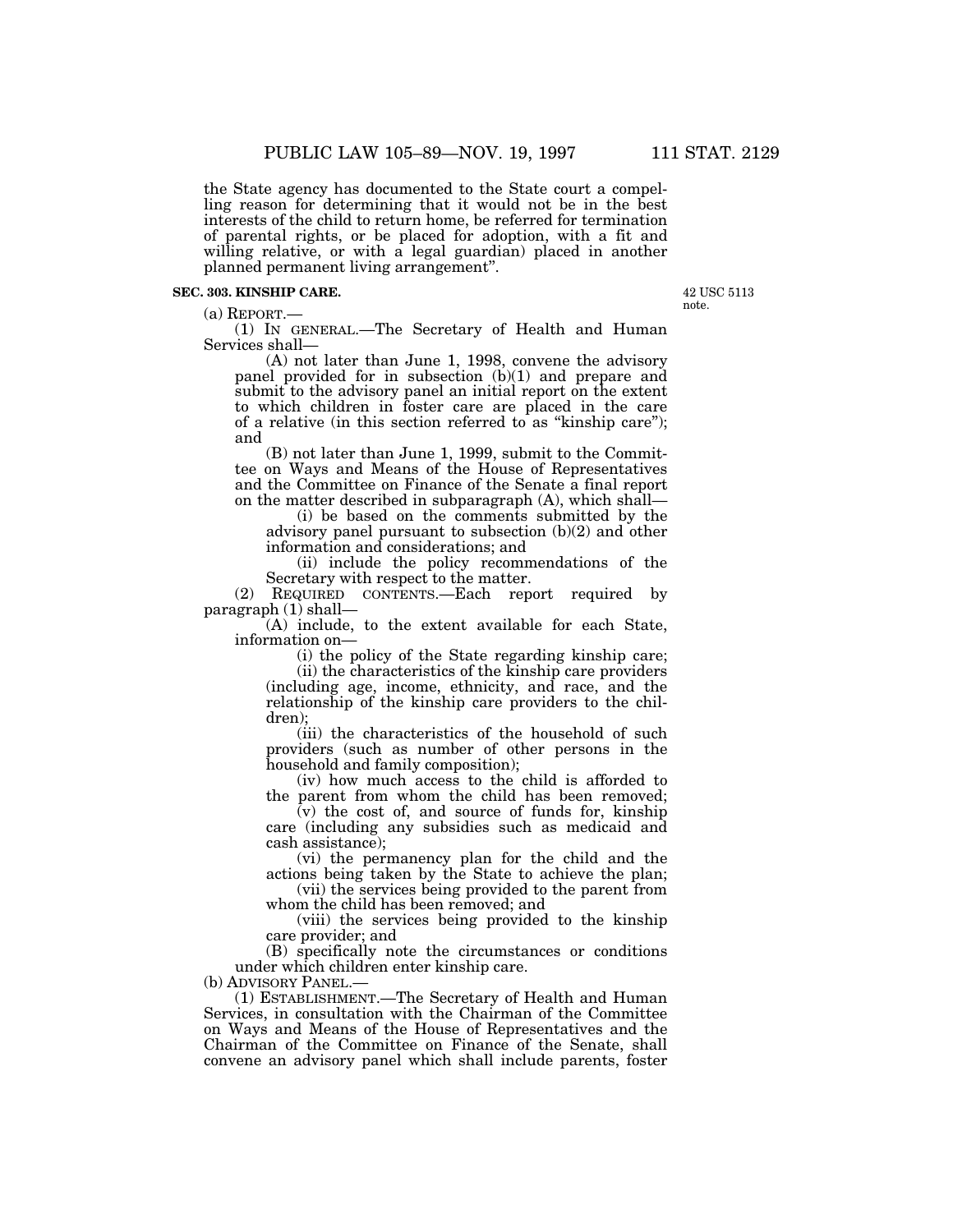parents, relative caregivers, former foster children, State and local public officials responsible for administering child welfare programs, private persons involved in the delivery of child welfare services, representatives of tribal governments and tribal courts, judges, and academic experts.

(2) DUTIES.—The advisory panel convened pursuant to paragraph (1) shall review the report prepared pursuant to subsection (a), and, not later than October 1, 1998, submit to the Secretary comments on the report.

#### **SEC. 304. CLARIFICATION OF ELIGIBLE POPULATION FOR INDEPEND-ENT LIVING SERVICES.**

Section 477(a)(2)(A) of the Social Security Act (42 U.S.C.  $677(a)(2)(A)$  is amended by inserting "(including children with respect to whom such payments are no longer being made because the child has accumulated assets, not to exceed \$5,000, which are otherwise regarded as resources for purposes of determining eligibility for benefits under this part)'' before the comma.

#### **SEC. 305. REAUTHORIZATION AND EXPANSION OF FAMILY PRESERVA-TION AND SUPPORT SERVICES.**

(a) REAUTHORIZATION OF FAMILY PRESERVATION AND SUPPORT SERVICES.—

(1) IN GENERAL.—Section 430(b) of the Social Security Act (42 U.S.C. 629(b)) is amended—

 $(A)$  in paragraph  $(4)$ , by striking "or" at the end;

(B) in paragraph (5), by striking the period and inserting a semicolon; and<br>(C) by adding at the end the following:

"(6) for fiscal year 1999,  $$275,000,000;$ 

''(7) for fiscal year 2000, \$295,000,000; and

''(8) for fiscal year 2001, \$305,000,000.''.

(2) CONTINUATION OF RESERVATION OF CERTAIN AMOUNTS.— Paragraphs (1) and (2) of section 430(d) of the Social Security Act  $(42 \text{ U.S.C. } 629 \text{ (d)}(1)$  and  $(2)$ ) are each amended by striking "and 1998" and inserting "1998, 1999, 2000, and 2001"

(3) CONFORMING AMENDMENTS.—Section 13712 of the Omnibus Budget Reconciliation Act of 1993 (42 U.S.C. 670 note) is amended—

(A) in subsection (c), by striking ''1998'' each place it appears and inserting "2001"; and

(B) in subsection (d)(2), by striking ''and 1998'' and inserting ''1998, 1999, 2000, and 2001''.

(b) EXPANSION FOR TIME-LIMITED FAMILY REUNIFICATION SERVICES AND ADOPTION PROMOTION AND SUPPORT SERVICES.— (1) ADDITIONS TO STATE PLAN.—Section 432 of the Social

Security Act (42 U.S.C. 629b) is amended—

(A) in subsection (a)—

 $(i)$  in paragraph  $(4)$ , by striking "and communitybased family support services'' and inserting '', community-based family support services, time-limited family reunification services, and adoption promotion and support services,''; and

(ii) in paragraph  $(5)(A)$ , by striking "and community-based family support services" and inserting community-based family support services, time-limited family reunification services, and adoption promotion and support services''; and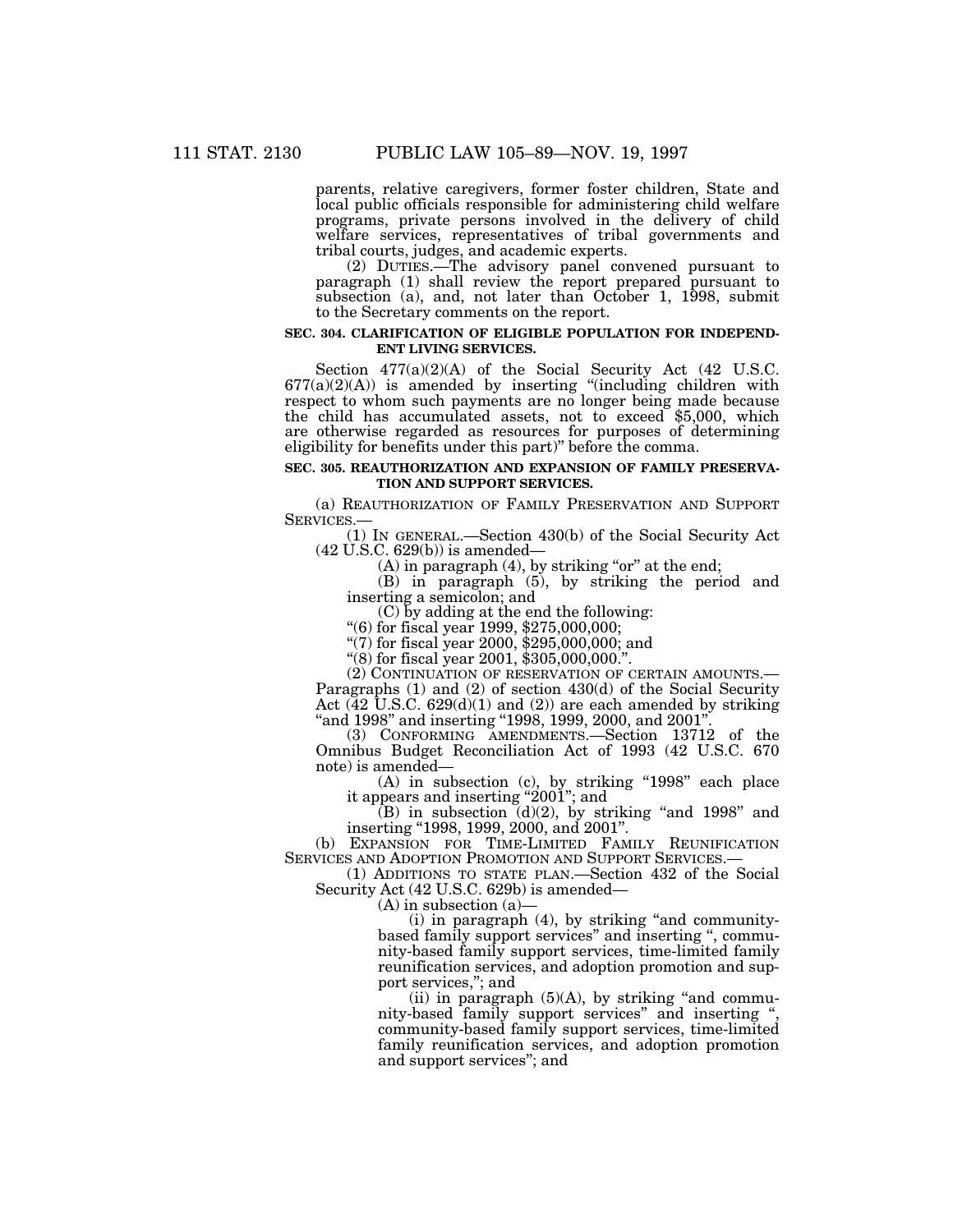$(B)$  in subsection  $(b)(1)$ , by striking "and family support'' and inserting '', family support, time-limited family reunification, and adoption promotion and support''.

(2) DEFINITIONS OF TIME-LIMITED FAMILY REUNIFICATION SERVICES AND ADOPTION PROMOTION AND SUPPORT SERVICES.— Section 431(a) of the Social Security Act (42 U.S.C. 629a(a)) is amended by adding at the end the following:

"(7) TIME-LIMITED FAMILY REUNIFICATION SERVICES.-

"(A) In GENERAL.—The term 'time-limited family reunification services' means the services and activities described in subparagraph (B) that are provided to a child that is removed from the child's home and placed in a foster family home or a child care institution and to the parents or primary caregiver of such a child, in order to facilitate the reunification of the child safely and appropriately within a timely fashion, but only during the 15-month period that begins on the date that the child, pursuant to section  $475(5)(F)$ , is considered to have entered foster care.

''(B) SERVICES AND ACTIVITIES DESCRIBED.—The services and activities described in this subparagraph are the following:

''(i) Individual, group, and family counseling.

''(ii) Inpatient, residential, or outpatient substance abuse treatment services.

''(iii) Mental health services.

''(iv) Assistance to address domestic violence.

"(v) Services designed to provide temporary child care and therapeutic services for families, including crisis nurseries.

"(vi) Transportation to or from any of the services and activities described in this subparagraph.

"(8) ADOPTION PROMOTION AND SUPPORT SERVICES.-The term 'adoption promotion and support services' means services and activities designed to encourage more adoptions out of the foster care system, when adoptions promote the best interests of children, including such activities as pre- and postadoptive services and activities designed to expedite the adoption process and support adoptive families.''.

(3) ADDITIONAL CONFORMING AMENDMENTS.—

(A) PURPOSES.—Section 430(a) of the Social Security Act  $(42 \text{ U.S.C. } 629(a))$  is amended by striking "and community-based family support services'' and inserting '', community-based family support services, time-limited family reunification services, and adoption promotion and support services''.

(B) PROGRAM TITLE.—The heading of subpart 2 of part B of title IV of the Social Security Act (42 U.S.C. 629 et seq.) is amended to read as follows:

## **''Subpart 2—Promoting Safe and Stable Families''.**

(c) EMPHASIZING THE SAFETY OF THE CHILD.—

(1) REQUIRING ASSURANCES THAT THE SAFETY OF CHILDREN SHALL BE OF PARAMOUNT CONCERN.—Section 432(a) of the Social Security Act (42 U.S.C. 629b(a)) is amended—

(A) by striking "and" at the end of paragraph  $(7)$ ;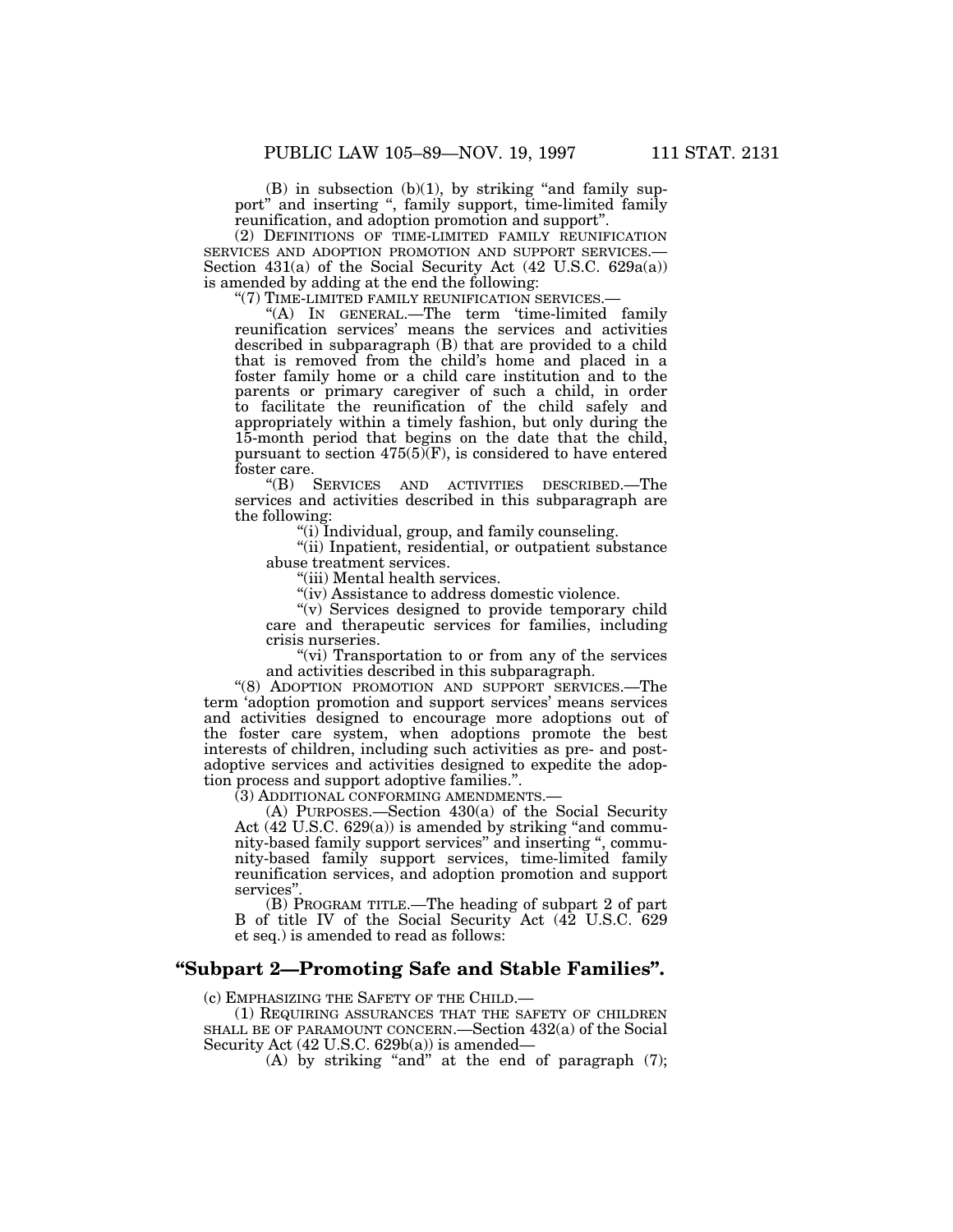(B) by striking the period at the end of paragraph (8); and

(C) by adding at the end the following:

''(9) contains assurances that in administering and conducting service programs under the plan, the safety of the children to be served shall be of paramount concern.''.

(2) DEFINITIONS OF FAMILY PRESERVATION AND FAMILY SUPPORT SERVICES.—Section 431(a) of the Social Security Act (42 U.S.C. 629a(a)) is amended—

 $(A)$  in paragraph  $(1)$ —

(i) in subparagraph (A), by inserting "safe and" before "appropriate" each place it appears; and

(ii) in subparagraph (B), by inserting ''safely'' after "remain"; and

(B) in paragraph (2)—

 $(i)$  by inserting "safety and" before "well-being"; and

(ii) by striking "stable" and inserting "safe, stable,". (d) CLARIFICATION OF MAINTENANCE OF EFFORT REQUIRE-MENT.—

(1) DEFINITION OF NON-FEDERAL FUNDS.—Section  $431(a)$  of the Social Security Act (42 U.S.C. 629a(a)), as amended by subsection (b)(2), is amended by adding at the end the following:

"(9) NON-FEDERAL FUNDS.—The term 'non-Federal funds' means State funds, or at the option of a State, State and local funds.''.

42 USC 629a note.

(2) EFFECTIVE DATE.—The amendment made by paragraph (1) takes effect as if included in the enactment of section 13711 of the Omnibus Budget Reconciliation Act of 1993 (Public Law 103–33; 107 Stat. 649).

## **SEC. 306. HEALTH INSURANCE COVERAGE FOR CHILDREN WITH SPECIAL NEEDS.**

Section 471(a) of the Social Security Act  $(42 \text{ U.S.C. } 671(a)),$ as amended by section 106, is amended—

 $(1)$  in paragraph  $(19)$ , by striking "and" at the end;

(2) in paragraph (20), by striking the period and inserting ''; and''; and

(3) by adding at the end the following:

"(21) provides for health insurance coverage (including, at State option, through the program under the State plan approved under title XIX) for any child who has been determined to be a child with special needs, for whom there is in effect an adoption assistance agreement (other than an agreement under this part) between the State and an adoptive parent or parents, and who the State has determined cannot be placed with an adoptive parent or parents without medical assistance because such child has special needs for medical, mental health, or rehabilitative care, and that with respect to the provision of such health insurance coverage—

"(A) such coverage may be provided through 1 or more State medical assistance programs;

''(B) the State, in providing such coverage, shall ensure that the medical benefits, including mental health benefits, provided are of the same type and kind as those that would be provided for children by the State under title XIX;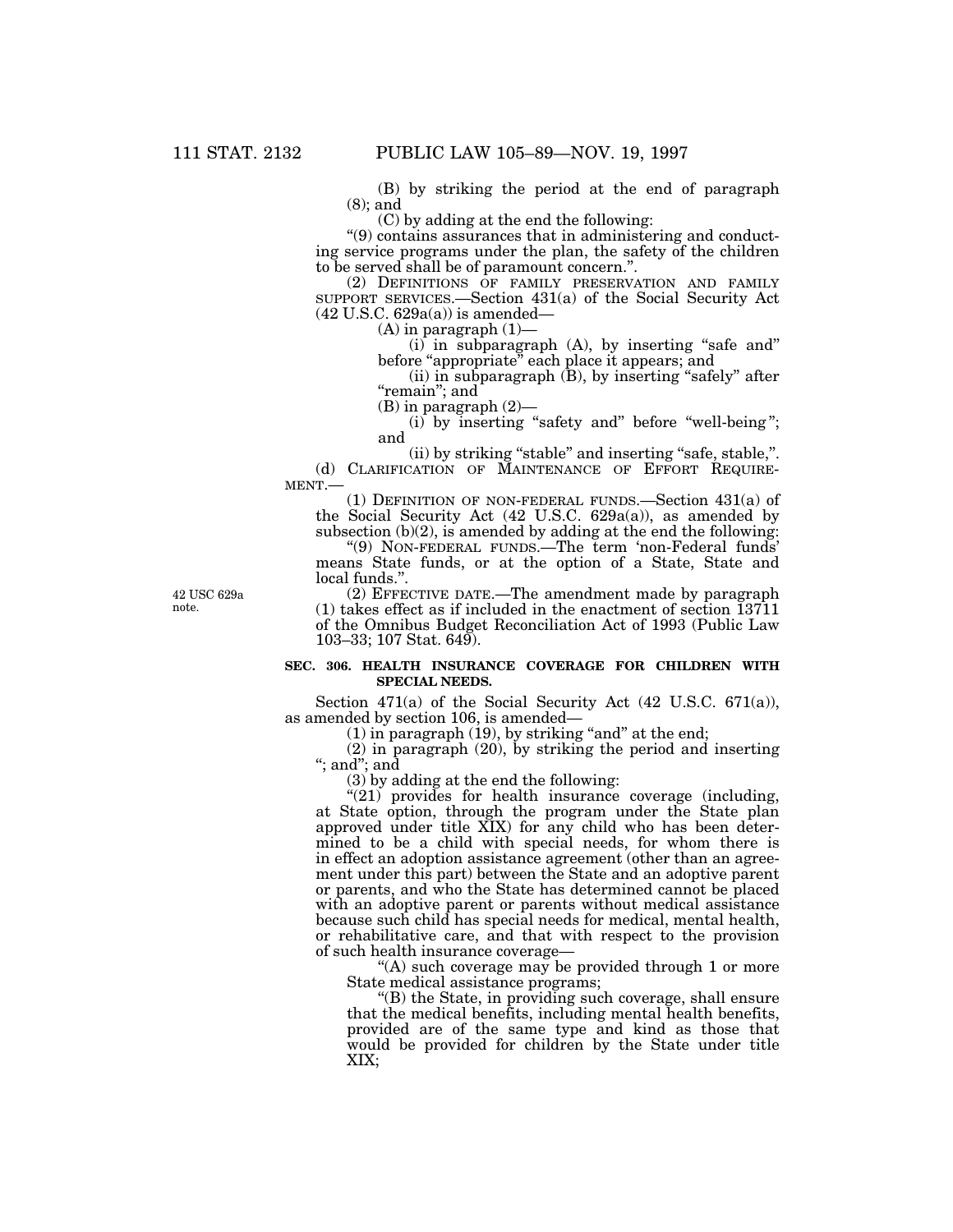''(C) in the event that the State provides such coverage through a State medical assistance program other than the program under title XIX, and the State exceeds its funding for services under such other program, any such child shall be deemed to be receiving aid or assistance under the State plan under this part for purposes of section  $1902(a)(10)(A)(i)(I);$  and

 $'(D)$  in determining cost-sharing requirements, the State shall take into consideration the circumstances of the adopting parent or parents and the needs of the child being adopted consistent, to the extent coverage is provided through a State medical assistance program, with the rules under such program.''.

#### **SEC. 307. CONTINUATION OF ELIGIBILITY FOR ADOPTION ASSISTANCE PAYMENTS ON BEHALF OF CHILDREN WITH SPECIAL NEEDS WHOSE INITIAL ADOPTION HAS BEEN DISSOLVED.**

(a) CONTINUATION OF ELIGIBILITY.—Section 473(a)(2) of the Social Security Act (42 U.S.C. 673(a)(2)) is amended by adding at the end the following: ''Any child who meets the requirements of subparagraph (C), who was determined eligible for adoption assistance payments under this part with respect to a prior adoption, who is available for adoption because the prior adoption has been dissolved and the parental rights of the adoptive parents have been terminated or because the child's adoptive parents have died, and who fails to meet the requirements of subparagraphs (A) and (B) but would meet such requirements if the child were treated as if the child were in the same financial and other circumstances the child was in the last time the child was determined eligible for adoption assistance payments under this part and the prior adoption were treated as never having occurred, shall be treated as meeting the requirements of this paragraph for purposes of paragraph  $(1)(B)(ii)$ .".

(b) APPLICABILITY.—The amendment made by subsection (a) shall only apply to children who are adopted on or after October 1, 1997.

#### **SEC. 308. STATE STANDARDS TO ENSURE QUALITY SERVICES FOR CHILDREN IN FOSTER CARE.**

Section 471(a) of the Social Security Act  $(42 \text{ U.S.C. } 671(a))$ , as amended by sections 106 and 306, is amended—

 $(1)$  in paragraph  $(20)$ , by striking "and" at the end;

(2) in paragraph (21), by striking the period and inserting ''; and''; and

(3) by adding at the end the following:

"(22) provides that, not later than January 1, 1999, the State shall develop and implement standards to ensure that children in foster care placements in public or private agencies are provided quality services that protect the safety and health of the children.''.

## **TITLE IV—MISCELLANEOUS**

### **SEC. 401. PRESERVATION OF REASONABLE PARENTING.**

Nothing in this Act is intended to disrupt the family unnecessarily or to intrude inappropriately into family life, to prohibit

42 USC 671 note.

42 USC 673 note.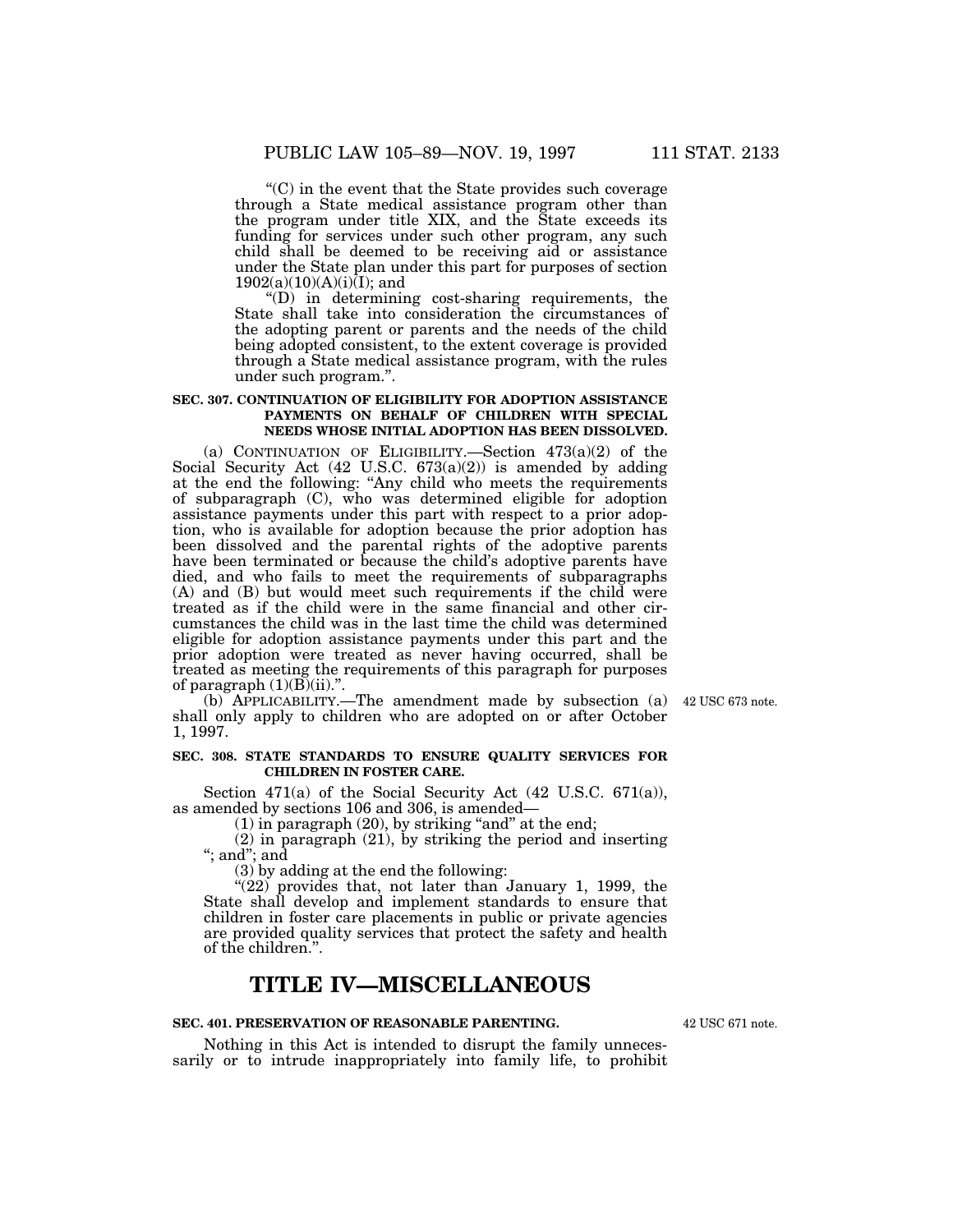the use of reasonable methods of parental discipline, or to prescribe a particular method of parenting.

42 USC 671 note.

#### **SEC. 402. REPORTING REQUIREMENTS.**

Any information required to be reported under this Act shall be supplied to the Secretary of Health and Human Services through data meeting the requirements of the Adoption and Foster Care Analysis and Reporting System established pursuant to section 479 of the Social Security Act (42 U.S.C. 679), to the extent such data is available under that system. The Secretary shall make such modifications to regulations issued under section 479 of such Act with respect to the Adoption and Foster Care Analysis and Reporting System as may be necessary to allow States to obtain data that meets the requirements of such system in order to satisfy the reporting requirements of this Act.

## **SEC. 403. SENSE OF CONGRESS REGARDING STANDBY GUARDIANSHIP.**

It is the sense of Congress that the States should have in effect laws and procedures that permit any parent who is chronically ill or near death, without surrendering parental rights, to designate a standby guardian for the parent's minor children, whose authority would take effect upon—

(1) the death of the parent;

(2) the mental incapacity of the parent; or

(3) the physical debilitation and consent of the parent.

#### **SEC. 404. TEMPORARY ADJUSTMENT OF CONTINGENCY FUND FOR STATE WELFARE PROGRAMS.**

(a) REDUCTION OF APPROPRIATION.—Section 403(b)(2) of the Social Security Act (42 U.S.C. 603(b)(2)) is amended by inserting therefore reduced by the sum of the dollar amounts specified in paragraph  $(6)(C)(ii)$ " before the period.

(b) INCREASE IN STATE REMITTANCES.—Section 403(b)(6) of such Act (42 U.S.C. 603(b)(6)) is amended by adding at the end the following:

''(C) ADJUSTMENT OF STATE REMITTANCES.—

"(i) In GENERAL.—The amount otherwise required by subparagraph (A) to be remitted by a State for a fiscal year shall be increased by the lesser of—

''(I) the total adjustment for the fiscal year, multiplied by the adjustment percentage for the State for the fiscal year; or

''(II) the unadjusted net payment to the State for the fiscal year.

''(ii) TOTAL ADJUSTMENT.—As used in clause (i), the term 'total adjustment' means—

"(I) in the case of fiscal year  $1998, \$2,000,000;$ 

"(II) in the case of fiscal year  $1999, $9,000,000;$ 

''(III) in the case of fiscal year 2000, \$16,000,000; and

" $(IV)$  in the case of fiscal year 2001, \$13,000,000.

''(iii) ADJUSTMENT PERCENTAGE.—As used in clause (i), the term 'adjustment percentage' means, with respect to a State and a fiscal year—

''(I) the unadjusted net payment to the State for the fiscal year; divided by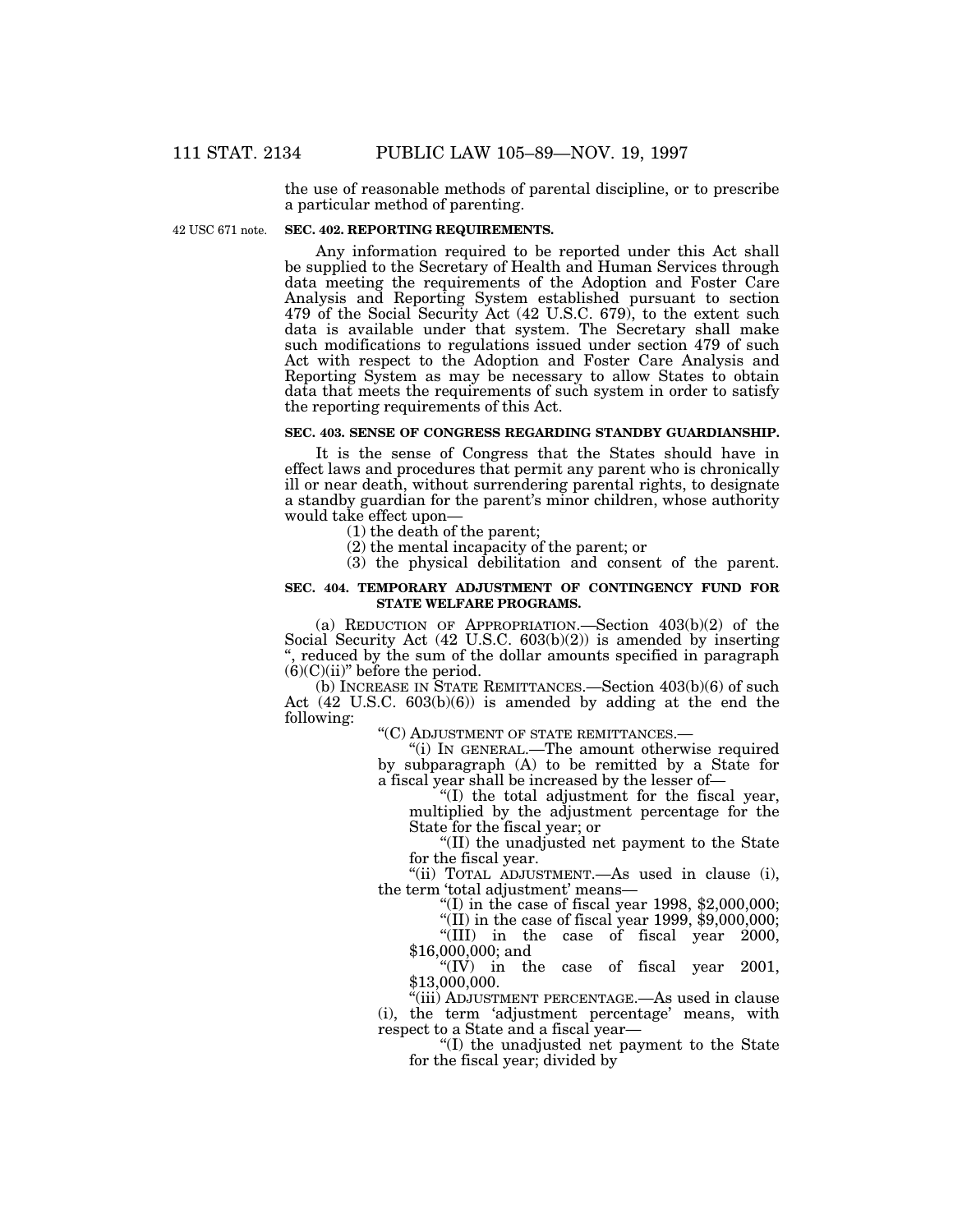''(II) the sum of the unadjusted net payments to all States for the fiscal year.

"(iv) UNADJUSTED NET PAYMENT.—As used in this subparagraph, the term, 'unadjusted net payment' means with respect to a State and a fiscal year—

''(I) the total amount paid to the State under paragraph (3) in the fiscal year; minus

 $\sqrt[\alpha]{\text{II}}$  the amount that, in the absence of this subparagraph, would be required by subparagraph (A) or by section  $409(a)(10)$  to be remitted by the State in respect of the payment.''.

(c) RECOMMENDATIONS FOR IMPROVING THE OPERATION OF THE CONTINGENCY FUND.—Not later than March 1, 1998, the Secretary of Health and Human Services shall make recommendations to the Congress for improving the operation of the Contingency Fund for State Welfare Programs.

#### **SEC. 405. COORDINATION OF SUBSTANCE ABUSE AND CHILD** Reports. **PROTECTION SERVICES.**

42 USC 613 note.

Within 1 year after the date of the enactment of this Act, the Secretary of Health and Human Services, based on information from the Substance Abuse and Mental Health Services Administration and the Administration for Children and Families in the Department of Health of Human Services, shall prepare and submit to the Committee on Ways and Means of the House of Representatives and the Committee on Finance of the Senate a report which describes the extent and scope of the problem of substance abuse in the child welfare population, the types of services provided to such population, and the outcomes resulting from the provision of such services to such population. The report shall include recommendations for any legislation that may be needed to improve coordination in providing such services to such population.

#### **SEC. 406. PURCHASE OF AMERICAN-MADE EQUIPMENT AND** 42 USC 671 note. **PRODUCTS.**

(a) IN GENERAL.—It is the sense of the Congress that, to the greatest extent practicable, all equipment and products purchased with funds made available under this Act should be Americanmade.

(b) NOTICE REQUIREMENT.—In providing financial assistance to, or entering into any contract with, any entity using funds made available under this Act, the head of each Federal agency, to the greatest extent practicable, shall provide to such entity a notice describing the statement made in subsection (a) by the Congress.